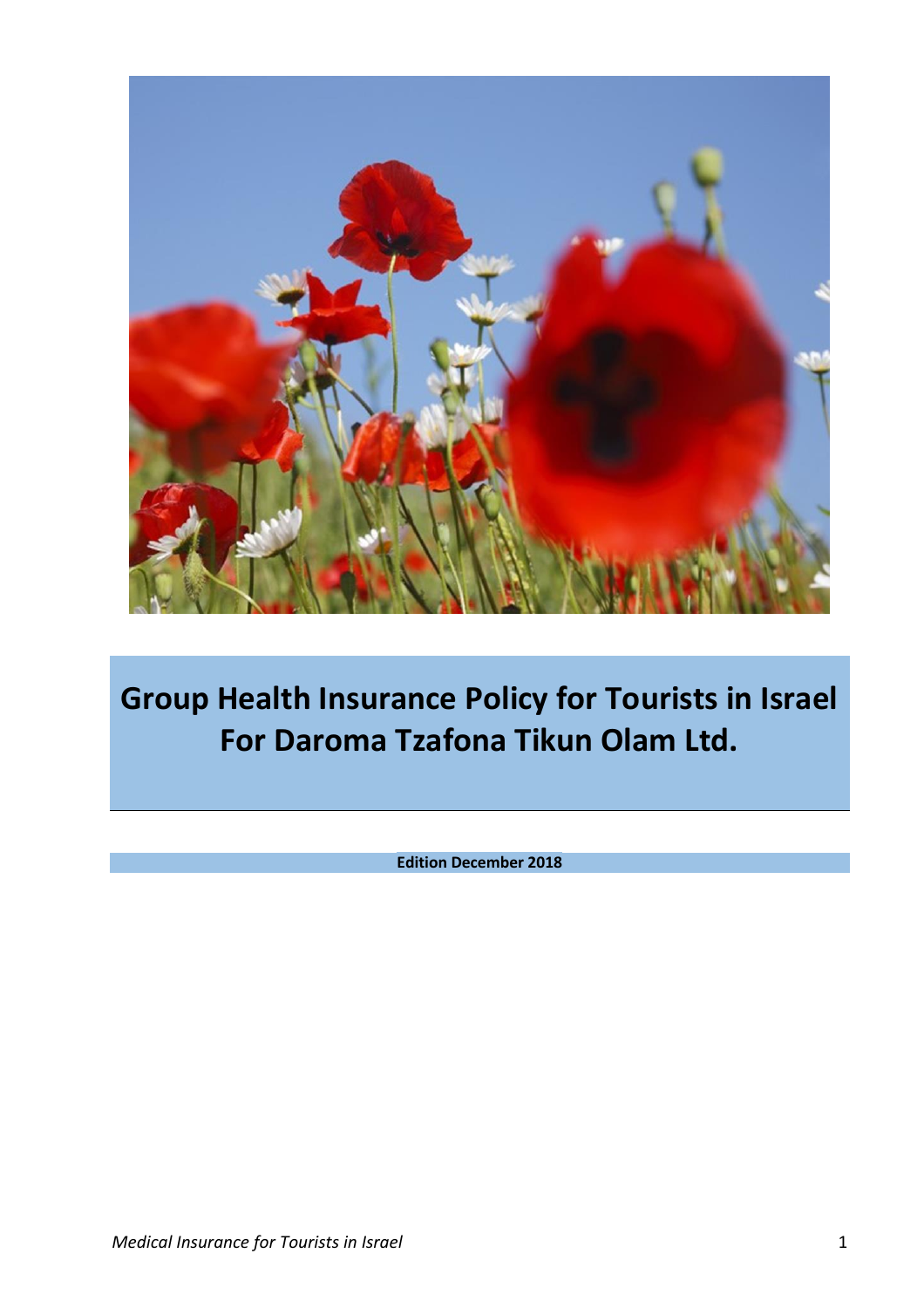#### **Chapter 1: Definitions**

In this policy and its appendixes, the following terms will have the meaning that appears next to them:

- **1.1 The Insurer: Harel Insurance Company, Ltd.**
- **1.2 The Policy:** An insurance contract, including all the general terms referring to each of the policy chapters, including the Insurance Details Page and any rider or appendix attached to it and those that are attached to it in the future, if they are attached with the consent of the Policyholder and the Insurer.
- **1.3 The Policyholder**: **Daroma Tzafona Tikun Olam Ltd.**
- **1.4 The Insured:** The applicant who is not a resident or a citizen of the State of Israel, whose names is noted on the insurance proposal or in the list received from the Policyholder and whose name is registered on the Insurance Details Sheet, who is staying in Israel temporarily, all this according to the definitions in the specific policy.
- **1.5 Israel:** The State of Israel, including territories occupied by Israel.
- **1.6 Overseas:** Any place or country outside of the State of Israel, including a ship or plane one its way to or from Israel, with the exception of the areas of the Palestinian Authority.
- **1.7 Country of origin:** The country in which the Insured stays permanently.
- **1.8 The Insurance Proposal:** A proposal form in the wording determined by the Insurer that has been completed with all details, including a health condition statement, declaration of the beginning and end dates of the insurance period and waiver of medical confidentiality, signed by the Insured (or the guardian) specified on the proposal.
- **1.9 Insurance Details Page:** A page attached to the Policy which constitutes an integral part thereof and includes, among other things, the personal details of the Insured and the conditions required in order to adapt the insurance policy to the terms of the Insurance contract with the Insured. In the case of a conflict between the terms of the Policy and the terms specified on the Insurance Details Page, the terms on the Insurance Details Page shall prevail.
- **1.10 Insurance card:** A card issued by the Insurer in addition to the Policy, on which the personal details of the Insured are noted, which will be presented by the Insured to a medical institution in order to obtain medical services.
- **1.11 Date of inclusion:** The date on which the Insured was included in this insurance plan, as it appears in the data file of Insured persons and/or the insurance proposal that were sent to the Insurer.
- **1.12 Automatic inclusion:** Obligatory inclusion by the Policyholder that is made possible because the Policyholder fully finances the cost of the insurance.
- **1.13 Inclusion by consent:** Voluntary inclusion, which requires the prior consent of the Insured of his desire to be included in the insurance (because the Insured has some ownership of the insurance).
- <span id="page-1-0"></span>**1.14 Insurance period or periods:** The period specified in the Policy and the Insurance Details Page attached to the Policy or a period shorter than that, shortened according to the instructions and terms of the Policy.
	- 1.14.1 **Maximum period:** Up to 365 days, with an option for extension for a period of 365 additional days.
	- 1.14.2 **Additional period:** An insurance period that has been extended, whether in the framework of the same insurance policy or as a new insurance policy, according to the instructions of Section 2.6 below.
- **1.15 Insurance event:** A set of facts and circumstances, as defined in each of the chapters or appendixes or sections of the Policy, the existence of which gives the Insured the right to insurance benefits according to this Policy.
- **1.16 Medical emergency:** Circumstances in which the Insured is in immediate life-threatening danger or in which there exists an immediate risk that he will be caused severe irreversible disability if not provided with urgent medical care.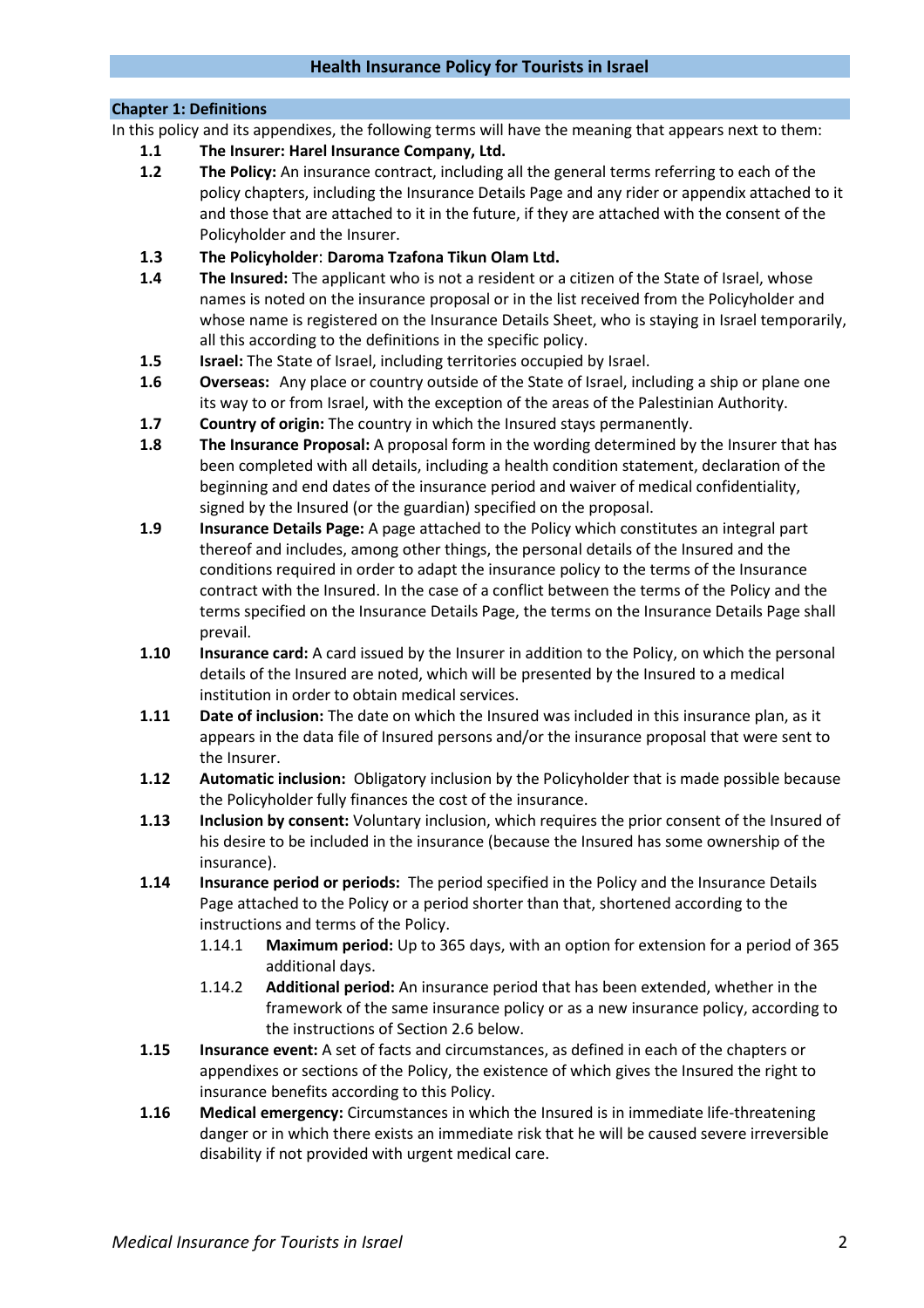- **1.17 Accident:** A physical injury caused by the application of physical force only, as the result of a sudden, singular and unexpected event, caused directly by an external and visible entity, which constitutes, independently of any other reason, the sole direct and immediate cause of the occurrence of the insurance event. **To eliminate doubt, verbal violence and/or emotional pressure and/or the accumulation of small repeated injuries over a period of time that lead to disability shall not be considered an "accident."**
- **1.18 Contracted service provider:** A general-government hospital and/or private hospital that has been approved in advance by the Insurer, and in addition, physicians, a medical institution, a laboratory, a physician, a hospital, a diagnostic center, a pharmacy and the like associated by agreement with the Insurer, the name of which is specified on the agreement with the Policyholder and/or the Insurance Proposal, **from which and solely from which the Insured will be entitled to receive the health services specified in this Policy, all this subject to the terms of the Policy.**
- **1.19 Non-contracted service provider:** A general-government hospital and/or private hospital, physicians, a medical institution, a laboratory, a diagnostic center, a pharmacy and the like that are not associated by agreement with the Insurer.
- **1.20 Medical service:** Surgery, medical tests, an appointment with the physician, hospitalization, the supply of medications and the like, all as specified in the Policy.
- **1.21 General-government hospital:** A medical institution in Israel that is recognized by the qualified authorities as a general/government hospital only, with the exception of an institution that is also a sanatorium and/or a recovery hospital and/or a recuperation center and/or a rehabilitative institution.
- **1.22 Day of hospitalization:** A stay of 24 hours in a hospital.
- **1.23 Private hospital:** A hospital in Israel that is not a general hospital and that is authorized by the Ministry of Health to perform surgery on a private basis.
- **1.24 Emergency room:** A place designed to provide urgent medical care that is approved by the qualified authorities in Israel to operate as an emergency room.
- **1.25 Hospitalization expenses:** The payment for hospitalization and medical services provided in a hospital during hospitalization for a period not exceeding 90 days, including payment for the room, operating room, intensive care, anesthetist, treatment by a physician, tests and medications provided as part of the hospitalization.
- **1.26 Medical expenses:** The payment for treatment by a physician, diagnostic tests, medications that are supplied to the Insured not in the framework of hospitalization and not in a sanatorium.
- **1.27 Physician:** A physician who is authorized and approved by the Ministry of Health in Israel to practice medicine.
- **1.28 Specialist physician:** A physician who has received a specialist license in a specific field of medicine who is authorized and approved by the Ministry of Health in Israel.
- **1.29 Anesthetist:** A physician who has received a license as an anesthetist who is authorized and approved by the Ministry of Health in Israel.
- **1.30 Medications basket:** All the medications included in the National Health Insurance Law (Medications in the Basket of Health Services) 5755 – 1995, as modified from time to time.
- **1.31 Prescription:** A medical document signed by a physician that confirms the need for treatment/medication and determines the manner of treatment, dosage, and length of time of the treatment required.
- **1.32 Medication:** A chemical or biological substance designed for treatment, prevention of deterioration (including prevention of the development of additional medical conditions) or prevention of its recurrence, as the result of disease or accident.
- **1.33 Pre-existing medical condition:** A set of medical circumstances that were diagnosed in the Insured prior to the date of inclusion in the Insurance, including those due to a disease or accident. In this matter, "diagnosed in the Insured" means by means of a documented medical diagnosis that existed during the six months prior to the date of inclusion in the Insurance.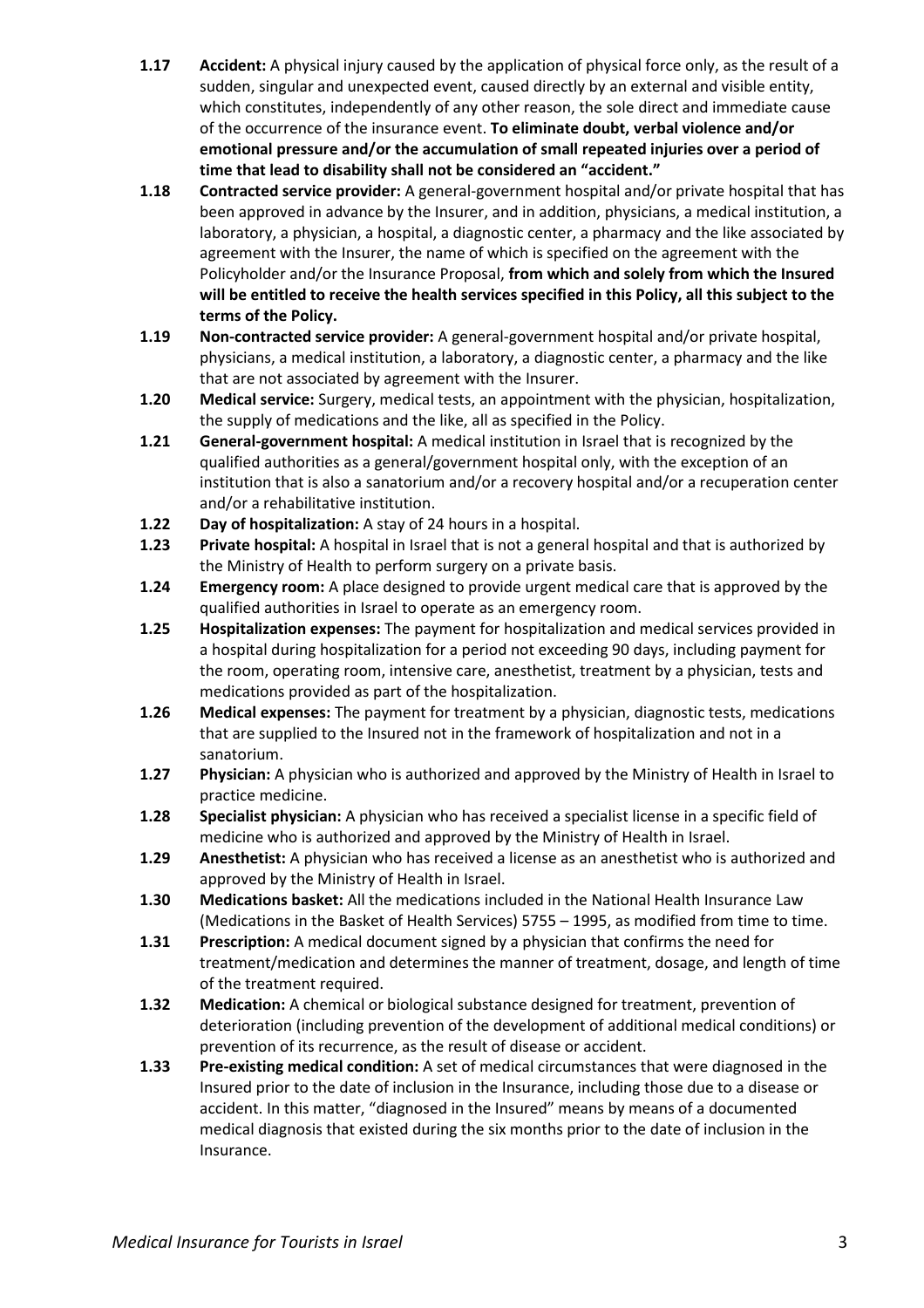- **1.34 Restriction due to pre-existing medical condition:** A general exclusion in the Policy that exempts the Insurer of its liability, or reduces the liability of the Insurer or the scope of coverage regarding an insurance event of which a significant cause was the regular course of a pre-existing medical condition and which the Insured incurred during the period to which the restriction applied.
- **1.35 Health Condition Statement:** The Health Condition Statement Form and Waiver of Medical Confidentiality of the Insured, signed by the Insured.
- **1.36 Claim:** A request from the Insured or from the Policyholder on behalf of the Insured for payment for services according to this Policy and/or for receipt of insurance benefits and/or for provision of a commitment to pay for services as said in this Policy.
- **1.37 Service call center:** A call center on behalf of the Insurer that provides a response to those Insured in all matters related to service providers, and which operates 24 hours a day.
- **1.38 Insurance fees:** The amount that the Policyholder and/or the Insured must pay the Insurer for this Policy.
- **1.39 Limits of Liability Table:** The maximum amount for payment of insurance benefits as set forth in detail in the terms of the Policy, including in each chapter or rider or section added to the Policy. To eliminate doubt and the instructions of the Policy notwithstanding, the limit of the insurance amount, if it exists, is relevant solely and exclusively for the chapter or rider or section alone, and will not limit or preclude the maximum amount for the Policy or according to several riders and/or chapters and/or sections.
- **1.40 Co-pay:** The Insured's portion of an expense regarding an insurance event. It is hereby clarified that the duty of the Insurer to make any payment according to a chapter or rider or section attached to the Policy will be according to the amount of co-pay by the Insured and only regarding expenses of the Insured beyond this co-pay.
- **1.41 The Insurance Law:** The Insurance Contract Law 5741 1981.
- **1.42 The Health Law:** The National Health Insurance Law 5754 1994.
- 1.43 **Dollar: United States Dollar**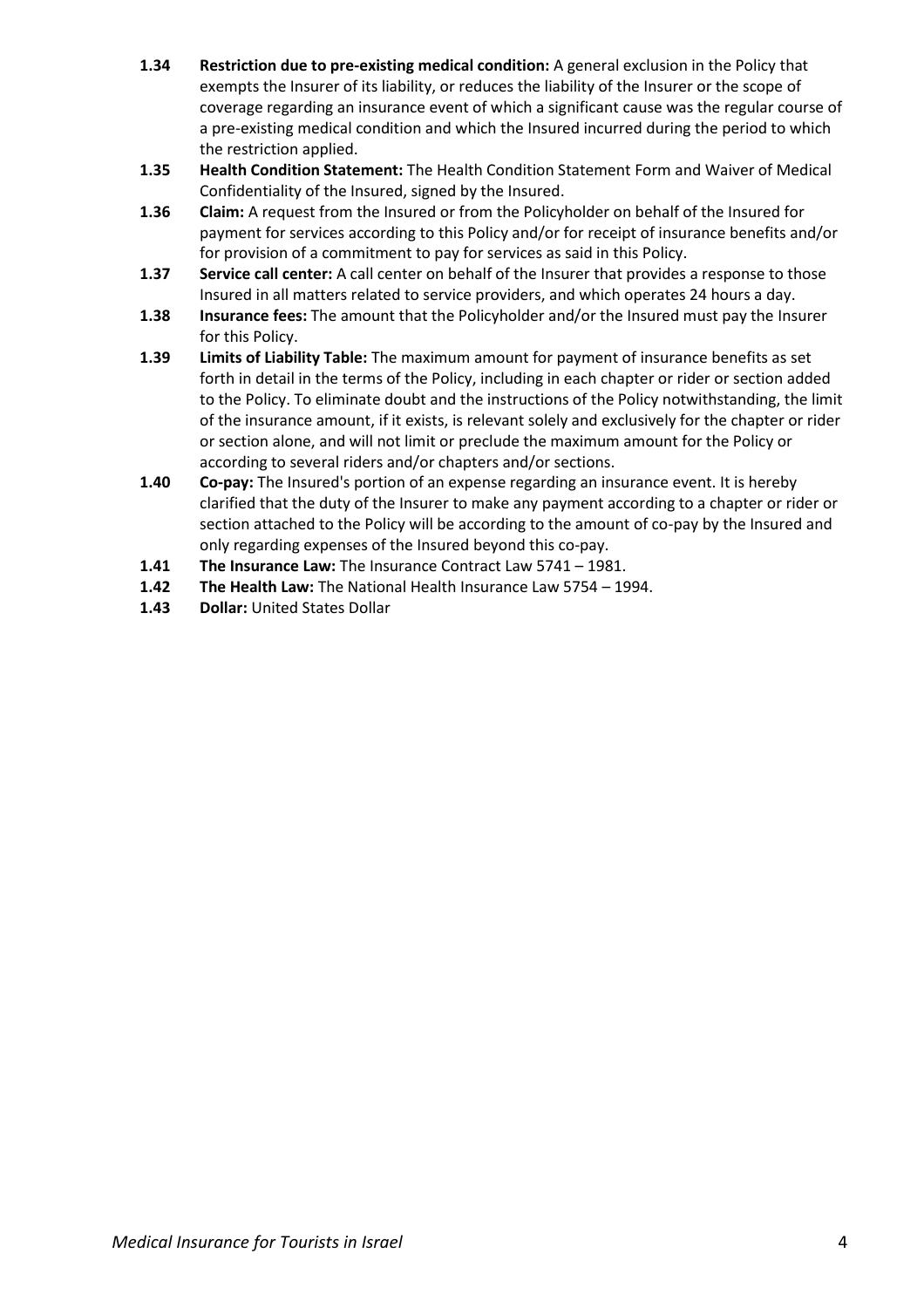### **2. Effective Dates of the Policy, Manner of Inclusion and Insurance Structure**

# **2.1 Effective Dates of the Policy:**

- 2.1.1 This Policy will become effective as of the beginning date of the Insurance.
- 2.1.2 The Insurer undertakes that in the case that the first agreement period or additional agreement periods are not renewed, and the Policyholder chooses a new insurer to replace of the group tourist insurance agreement, the Insurer will act to fulfill all its undertakings according to this Agreement, professionally and in good faith, in full cooperation with the new insurer, for a proper and continuous transfer of the insurance program to the new insurer, and all this with care and concern for the wellbeing of those Insured.

# **2.2 Manner of Inclusion:**

- 2.2.1 **Automatic inclusion**: Will be executed without need to complete a Health Condition Statement and medical underwriting.
- 2.2.2 **Inclusion by agreement**: After completion of the Inclusion Form, which includes a Health Condition Statement and medical underwriting.
- 2.2.3 An Insured that removed himself from the Insurance and asked to insured by a different insurer after the date of his removal will be included after completion of a Health Condition Statement, which will determine the terms for his acceptance for the insurance and according to the customary insurance policy and insurance fees of the Insurer at that time.

# **2.3 Insurance Structure:**

|             | <b>Manner of payment</b>                   | <b>Manner of Inclusion</b>                 |
|-------------|--------------------------------------------|--------------------------------------------|
| The Insured | By the Policyholder<br>Automatic inclusion |                                            |
|             |                                            | For policies, over 4 month, with Clalit    |
|             |                                            | services, after filling a form with Health |
|             |                                            | <b>Condition Statement</b>                 |

# **2.4 Agreement Period:**

**The agreement between the Policyholder and the Insurer is from the date 1.1.20 until the date 31.12.20 (herein: the Relationship Period).**

- 2.4.1 The agreement will be renewed automatically every year for an additional year, unless one of the parties contacts the other party in writing and gives notice of termination of the agreement up to 30 days before the end of the agreement. Negotiations between the Policyholder and the Insurer regarding renewal of the agreement will not constitute agreement of the Insurer to continue the agreement according to these terms.
- 2.4.2 Changes may be made in the insurance fees and/or the terms of the insurance by agreement between the Policyholder and the Insurer during the insurance period/at dates set forth in the Policy. If the parties do not reach agreement – there is a possibility of terminating the agreement.

# **2.5 End of the Insurance Period:**

# **Termination of the Insurance Period:**

Termination of the insurance will become effective on the ending date of the Insurance Period or at the end of the month in which the Insurance Period reached its end, the earlier of the two under the following circumstances:

- 2.5.1 On the date of termination of the stay of the Insured in Israel.
- 2.5.2 At the time of return of the Insured to his country of origin.
- 2.5.3 At the time of death of the Insured.
- 2.5.4 At the time of completion of his stay in Israel on behalf of the Policyholder.

# **2.6 Extension of the Insurance Period:**

The Policyholder or the Insured may ask the Insurer to extend the insurance period for an additional period. Extension of the insurance period will be subject to approval of the Insurer in advance anבd in writing. It is hereby clarified that at the end of the insurance period, as defined in the Policy, the insurance will not be extended automatically.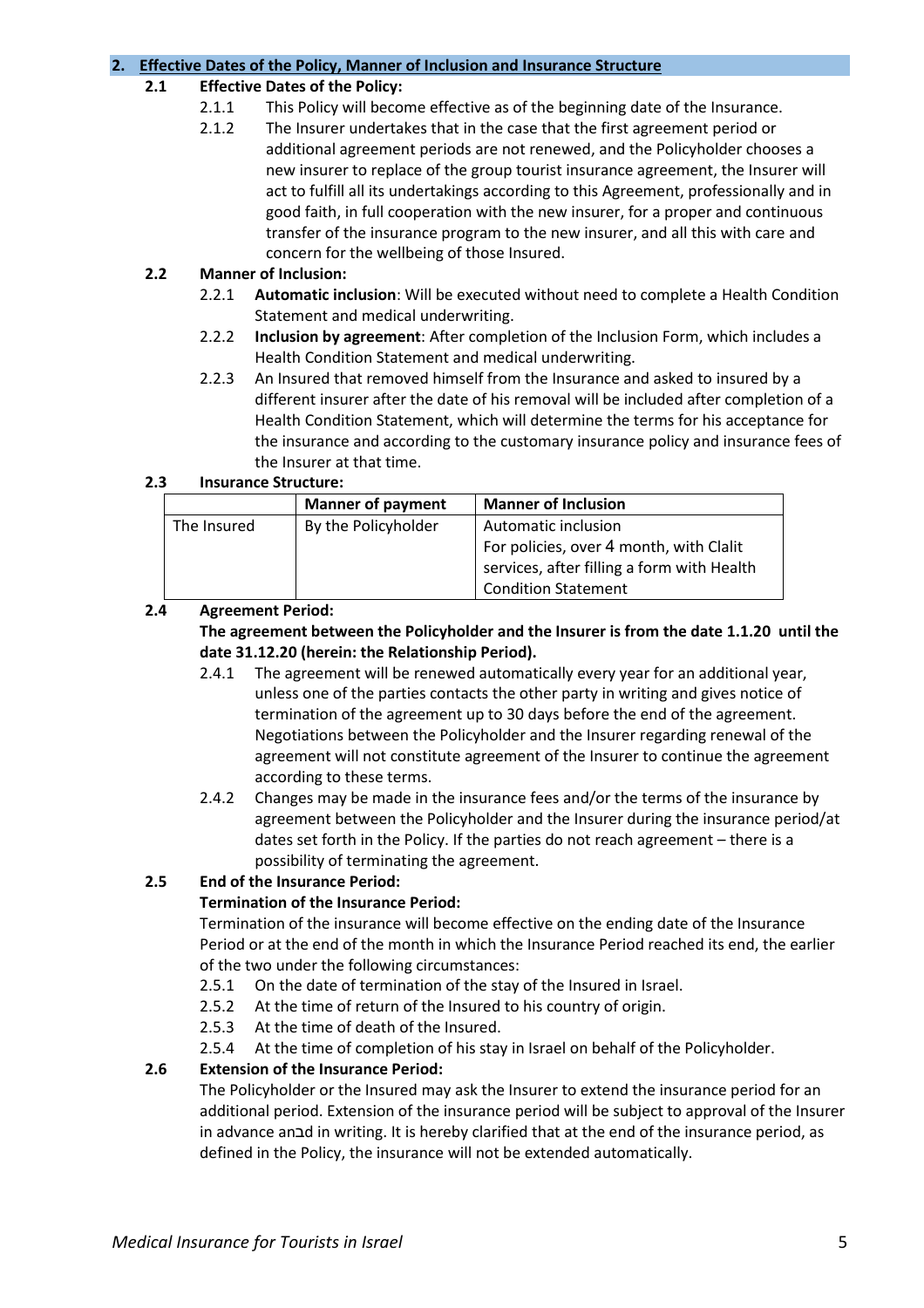# **2.7 Insurance Fees:**

- 2.7.1 The insurance fees will be as set forth in the agreement between the Insurer and the Policyholder.
	- 2.7.1.1. The date of payment of the insurance fees will be on the beginning of every month according to the date determined for payment by the Insurer.
	- 2.7.1.2. To insurance fees that are not paid on time, linkage differences and interest, as set forth in the Adjudication of Interest and Linkage Law, 5721 – 1961, will be added from the day of onset of the delay until actual redemption of the insurance fees by the Insurer.
- **2.8 Manner of Payment of Insurance Fees:**
- Payment will be made by means of the Policyholder
- **2.9 Adjustment of Insurance Fees and/or Terms of Insurance:**

12 months after the beginning date of the insurance, the Insurer will be entitled to adjust the level of the insurance fees and/or the terms of the insurance for all or some of the Insured persons, according to the instructions of the agreement and, among others things – according to the business-related results, including premiums and/or claims and/or exposure figures, etc.

# **2.10 Insurance benefits:**

- 2.10.1 Payment of insurance benefits due to the Insured according to the Policy will be made in one of the following two manners:
	- 2.10.1.1. To the service provider The Insurer will grant the Insured a letter of financial commitment for the service provider, insofar as required and according to the terms of the Policy.
	- 2.10.1.2. To the Insured (in the case in which the Insured is deceased to his legal heirs) – based on the terms set forth in the Policy.
	- 2.10.1.3. The date of payment of insurance benefits will be from the date of approval of the claim in the offices of the Insurer.
	- 2.10.1.4. Insurance benefits will not surpass the insurance amount.
	- 2.10.1.5. The right of the Insured to indemnification regarding a third party is transferred to the Insurer.

# **2.11 Claims:**

- 2.11.1 Payment of insurance benefits if the following conditions hold:
	- 2.11.1.1. Receipt of prior approval from the Insurer (on the dates determined for this purpose in the Policy) or retrospectively (according to the restrictions set forth in the Policy).
	- 2.11.1.2. It is not necessary to obtain prior approval from the Insurer according to the circumstances set forth in the Policy.
	- 2.11.1.3. Signature of the Insured on a Waiver of Confidentiality and submission of the required details and documents.
	- 2.11.1.4. The Insurer is permitted to conduct an inquiry and perform medical examination of the Insured, as long as the examination is reasonable under the given circumstances and at the expense of the Insurer, and the Insured undertakes to undergo medical examinations as required by the Company and at its expense as said. It is clarified that this does not detract from the ability of the Insured to fulfill all the rights accorded him by force of the Policy at any time in court. The Insurer will be entitled to demand that the Insured provide every detail and/or medical document that is demanded by the insurer or by a physician on behalf of the Insurer, and if they are not in the possession of the Insurer, he must help the Insured, to the best of his ability, to obtain them.
	- 2.11.1.5. The Insurer is not liable for the quality of the services in the Policy and damages to the Insured and/or anyone on his behalf.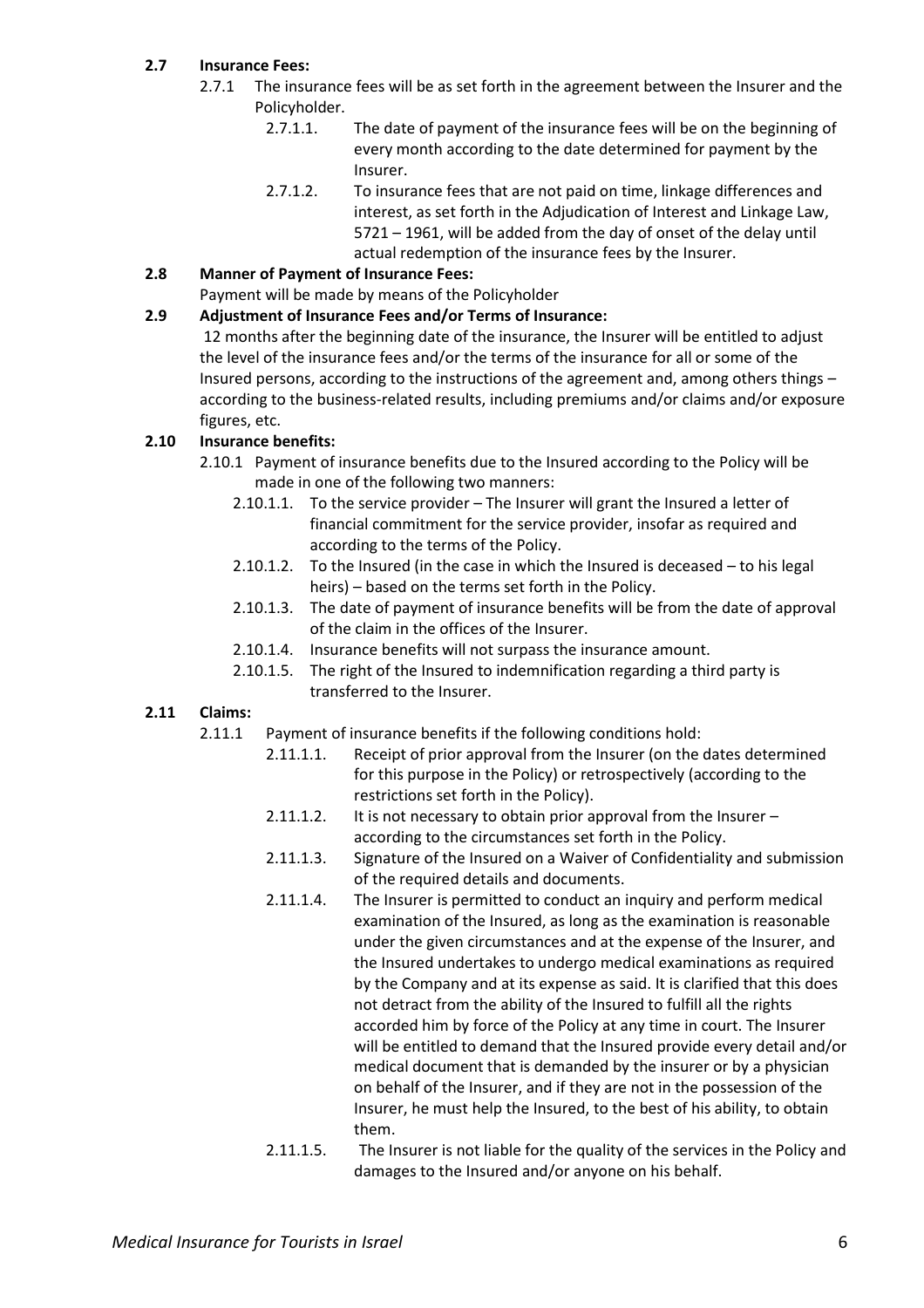- 2.11.1.6. The Insured shall attach to the form for notice of an insurance event all the relevant medical documents regarding the insurance event, including diagnoses, a history of the event (anamnesis) and, if payments were made by the payer and/or by the Insured – receipts of payment. The Insured may submit the documents, among other ways, by e-mail, text message or a personal online account.
- 2.11.2 The Insurer is not liable for insurance benefits if the Insured deliberately did something that could prevent the Insurer from investigating its liability except to the extent that it would have been liable for them had the Insured not done that thing.
- 2.11.3 **Period of limitation:** The period of limitation of a claim for payment of insurance benefits for an insurance event according to this Policy is three years from the occurrence of the insurance event.

# 2.11.4 **Waiver of medical confidentiality:**

2.11.4.1. The Insured will provide the Insurer with a waiver of medical confidentiality, signed by him, that instructs his physicians and/or any entity or medical institution, whether in Israel or abroad and/or the National Insurance Institute and/or the Ministry of Defense and/or any other government office and/or insurance company and/or HMO (*kupat holim*) to provide the Insurer with all reasonable medical information regarding the Insured that it holds (herein: **Waiver of Confidentiality form**).

# 2.11.5 **An insurance event covered by more than one insurance company and/or by a third party:**

- 2.11.5.1. If, with regard to an insurance event covered by this Policy, the Insured also had the right to indemnification from a third person, not by force of the Insurance Contract Law, this right will be transferred to the Insurer from the time of its payment of insurance benefits and at the rate of benefits it paid, and without detracting from the right of the Insured to first collect indemnification from the third party beyond the insurance benefits according to this Policy. If the Insured receivers an indemnification amount from a third party that would have been due the Insurer according to this section, he/she must transfer it to the Insurer. If he/she reached a compromise, waiver, or other action that harms the right that was transferred to the Insurer, he/she must compensate it for that. The Insured undertakes to cooperate as much as required of him/her to fulfill the said right of the Insurer.
- 2.11.5.2. The Policyholder and/or the Insurer must cooperate with the Insurer and perform any act in order to enable the Insurer to obtain the amounts that the Insurer paid for which a third party was liable.

# **2.12 Duty of Disclosure:**

- 2.12.1 If, prior to entering into the contract, the Insurer presents the Insured, either on the insurance proposal form or in another written form, a questionnaire regarding a matter that could influence the willingness of a reasonable insurer to enter into the contract at all or to enter into it on the terms is contains (herein: essential matter), the Insured must answer it fully and honestly in writing.
	- 2.12.1.1. A broad question that incorporates different matters, without distinguishing among them, does not require an answer as said, unless this was reasonable at the time of entering into the contract.
	- 2.12.1.2. Concealment with the intention of fraud on the part of the Insured of a matter that he/she knew was an essential matter, is legally equivalent to giving an answer that is not full and honest.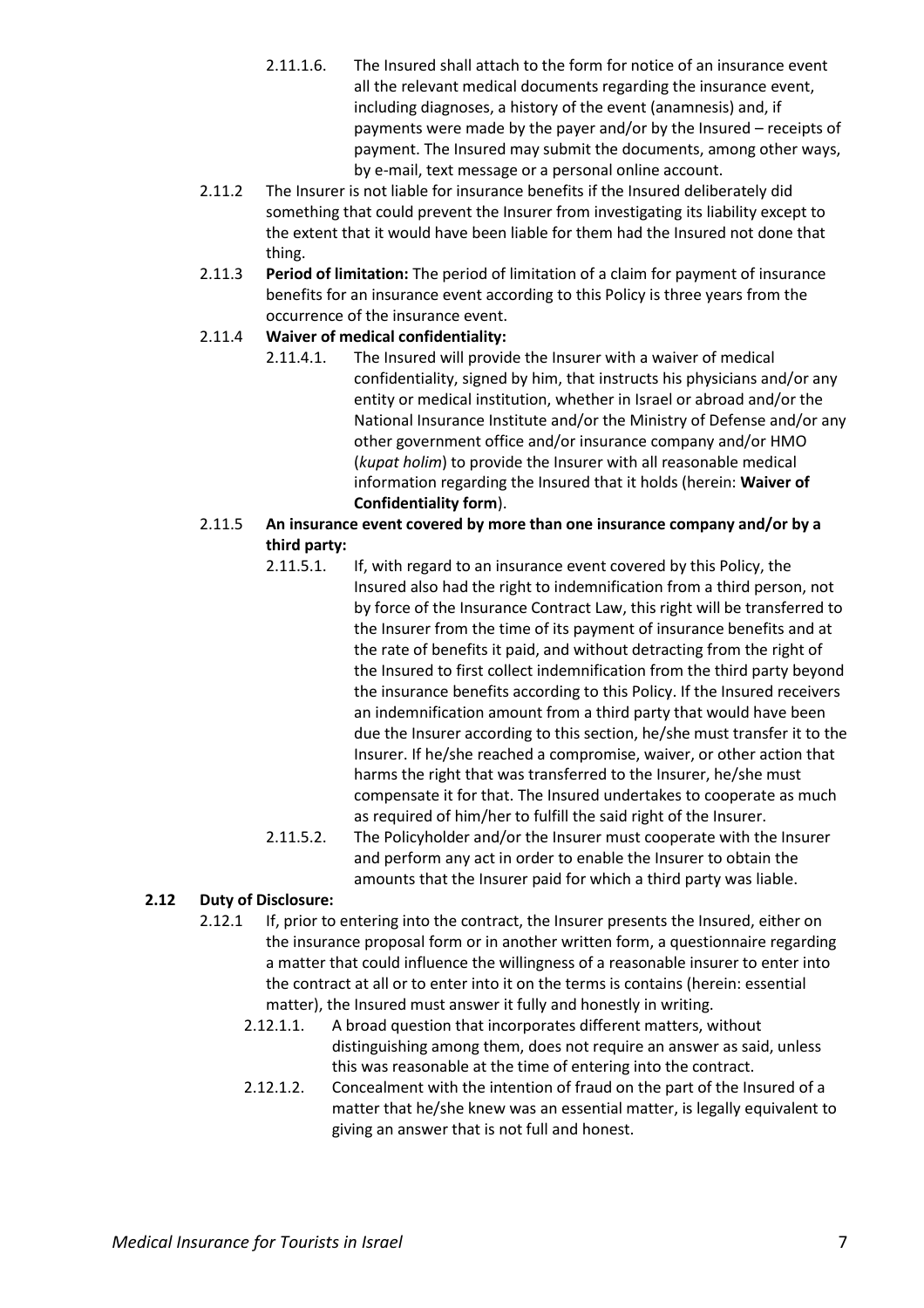- 2.12.2 If an answer that is not full and honest is given to a question on an essential matter, the Insurer is entitled, within three days of becoming aware of this and as long as no insurance event has taken place, to cancel the Policy by written notice to the Insured.
- 2.12.3 If the Insurer cancels the Policy by force of this section, the Insured is entitled to a refund of the insurance fees he/she paid for the period after the cancellation, after deduction of the Insurer's expenses, unless the Insured acted with the intention of fraud.
- 2.12.4 If an insurance event occurs before the Policy is cancelled by force of this section, the Insurer is not liable except for insurance benefits reduced by the relative rate, which is the ratio between the insurance fees that would have been paid as accepted in the Company according to the true situation and the insurance fees agreed upon, and the Insurer is completely exempt in each of the following:
	- 2.12.4.1. The answer was given with the intention of fraud.
	- 2.12.4.2. A reasonable insurer would not have entered into the contract, even for higher insurance fees, had it known the true situation; in this case, the Insured is entitled to a refund of the insurance fees he/she paid for the period after the occurrence of the insurance event, with the deduction of the Insurer's expenses.
- 2.12.5 The Insurer is not entitled to the above-said remedies in any of the following, unless the answer that was not full and honest was given with the intention of fraud:
	- 2.12.5.1. It knew or should have known the true situation at the time of entering into the contract or it caused the answer not be full and honest.
	- 2.12.5.2. The fact regarding which an answer that was not full and honest was given ceased to exist before occurrence of the insurance event, or did not affect its occurrence, the liability of the Insurer or its scope.
	- 2.12.5.3. Insofar that the matter is one of compensation-type insurance benefits, the Insurer is not entitled to the above-said remedies if three years have passed since entering into the contract, unless the Insured acted with the intention of deception.
- **2.13 Absence of Insurer Liability for Actions and/or Omissions of the Physician:** The Insurer will not bear any liability for actions and/or omissions of the service providers under contract with the health services and/or their outcomes, whether they were chosen by the Insurer or chosen by the Insured.

# **2.14 Cancellation of insurance:**

In the case of delay in payment of insurance fees, cancellation of the Policy will be carried out according to the instructions of the Insurance Contract Law, 5741–1981. If the insurance policy is cancelled before the end of the insurance period, the Insurer will repay part of the insurance fees for the period that the Insured is no longer insured, subject to its duty according to the Insurance Contract Law and in the case of cancellation within less than two months from the beginning date of the insurance period, the proportionate insurance fees paid will be subject to deduction of handling fees in the amount of insurance fees for two months with regard to this Policy.

# **2.15 The Insurance Law:**

The instructions of the Insurance Contract Law, 5741–1981 will apply to this Policy.

# **2.16 Notices:**

The Policyholder/Insured must notify the Company of any change of address. A notice that is sent by the Insurer to the last address of the Policyholder/Insured known to it shall be considered a notice properly delivered.

# **2.17 Changes:**

The Insurer will be permitted to change the list of contracted service providers from time to time.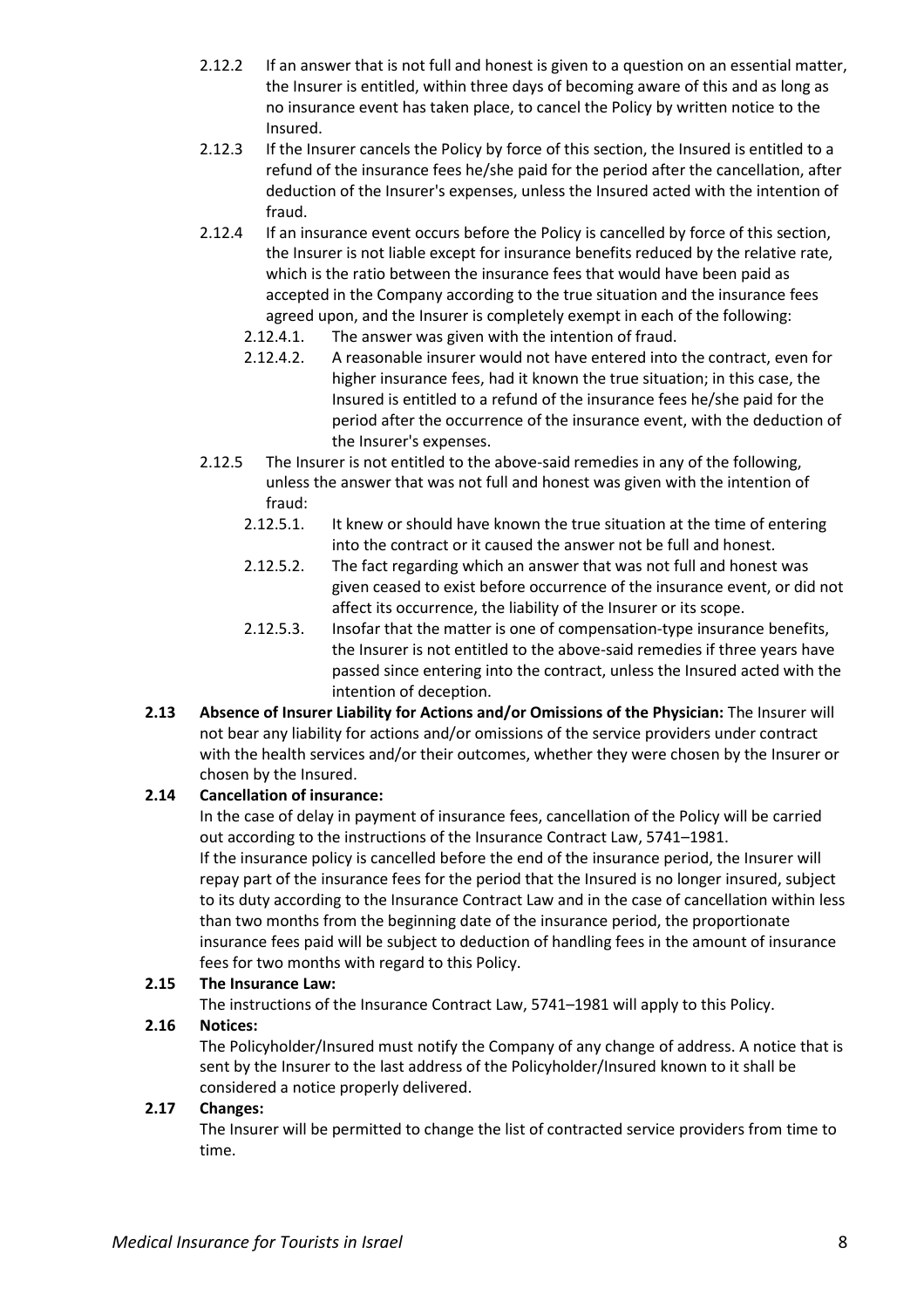**2.18 Jurisdiction:** The exclusive and sole place of jurisdiction regarding any matter related to and stemming from this Policy is the authorized courts in Israel only, according to Israeli law, and no other court whatsoever shall have any authority. The law that applied to claims arising from and/or related to this Policy is the Israeli law.

# <span id="page-8-0"></span>**2.19 General Exclusions to the Policy**

**The Insurer shall not be liable and shall not be obligated to pay insurance benefits due to an entire insurance event or part thereof in any of the following cases:**

- 2.19.1 **An insurance event that occurred prior to the beginning date of the insurance or after the end of the insurance period.**
- 2.19.2 **A preexisting medical condition: as defined in Section 1.33 in the Definitions chapter.**

**A restriction because of a preexisting medical condition concerning an insured whose age at the beginning of the insurance period is –**

**Less than 65 years – shall apply for a period not exceeding one year from the beginning of the insurance period;**

**65 years or more – shall apply for a period not exceeding half a year from the beginning of the insurance period.**

- 2.19.2.1. **Specific restriction regarding medical condition The said in Section 2.19.2 notwithstanding, a specific restriction of the undertaking of the Insurer or of the scope of coverage regarding a specific medical condition listed on the Insurance Details Page for a certain Insured will be valid for the period specified on the Insurance Details Page next to that specific medical condition.**
- 2.19.2.2. **If the Insurer is relieved of its undertaking due to the instructions set forth in Section 2.19.2 and the insurance contract is cancelled, and the Insurer believes that it would not have entered into that insurance contract, even for higher insurance fees, had it known of the preexisting medical condition of the Insured at the time of drawing up the insurance contract, the Insurer will return the insurance fees that the Insured paid for insurance coverage for which no insurance benefits were paid to the Insured; linkage differences will be added to the insurance fees.**
- 2.19.2.3. **If the Insured purchased insurance for worsening of an existing disease for additional insurance fees recorded on the proposal form, this exclusion will be cancelled and instead, the coverages and exclusions for Chapter 4, Sections 4.1.**
- 2.19.3 **Psychotherapy and/or psychological treatments and/or psychiatric disorders, suicide or attempted suicide, self-injury.**
- 2.19.4 **Alcoholism, drug use, with the exception of use of medical drugs according to a physician's instructions.**
- 2.19.5 **Use of weapons.**
- 2.19.6 **Rehabilitative treatments or hospitalization, rehabilitation.**
- 2.19.7 **Transplant of an organ/s or limb/s, a malignant disease, hemophilia and/or diseases required blood transfusions, dialysis, C.F., M.S., stroke, C.V.A. or T.I.A.**
- 2.19.8 **Sexually transmitted diseases, treatment of problems of impotence, sexual functioning disorders.**
- 2.19.9 **Treatments at the Dead Sea given to psoriasis patients, genetic testing, nursing care hospitalization or nursing care services.**
- 2.19.10 **Expenses of pregnancy and/or childbirth and/or expenses due to treatments/routine ongoing tests or monitoring prior to pregnancy and/or genetic counseling and/or complications of pregnancy and/or childbirth, expenses due to bed rest during pregnancy.**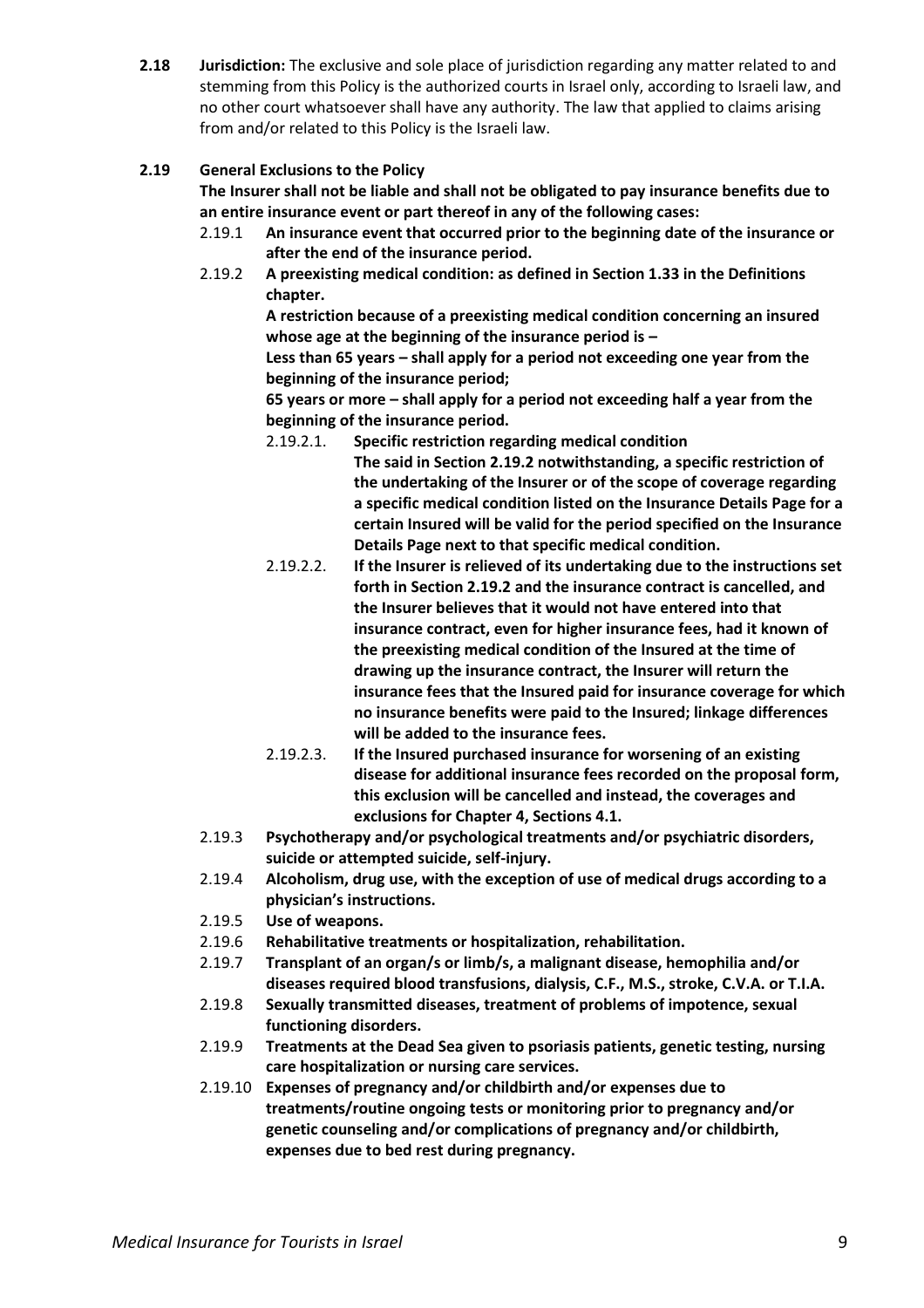- 2.19.11 **Fertility treatments and/or insemination and/or infertility, male and/or female fertility.**
- 2.19.12 **Wellbeing treatment of infants and/or children, well-baby clinic, vaccinations, monitoring or routine tests of children.**
- 2.19.13 **Treatment of learning disabilities, speech, etc.**
- 2.19.14 **The following types of treatments or services: physical therapy, mechanical therapy, hydrotherapy, alternative therapy, homeopathy, alternative medications, healing programs, acupuncture, chiropractic, optometry, periodic testing, cosmetic or restorative surgery, experimental surgery, healing and/or gum surgery.**
- 2.19.15 **Medical or other aids, glasses and/or contact lenses, hearing aids and prostheses of any type whatsoever.**
- 2.19.16 **Experimental medical treatments of any type or kind, scanning tests, preventative treatments.**
- 2.19.17 **Treatments, tests and surgery outside the State of Israel.**
- 2.19.18 **Routine tests and/or monitoring and/or vaccinations that are not due to an active medical problem.**
- 2.19.19 **Experimental medications that have not been approved by the FDA and approved by any other qualified authorities recognized for authorizing medications in Israel.**
- 2.19.20 **Emergency room expenses – with the exception of that stated in Section 3.3.**
- 2.19.21 **Hospitalization expenses and/or expenses not during hospitalization that could have been deferred until the return of the Insured to his country of origin.**
- 2.19.22 **Medical services provided to the Insured not by means of contracted service providers of the Insurer, unless with the express written approval of the Insurer.**
- 2.19.23 **Treatment not approved by a physician.**
- 2.19.24 **The Insurer will not have any liability whatsoever for actions or omissions of service providers associated with the health services and/or their consequences, whether chosen by the Insurer or chosen by the Insured. In addition, the Insurer will not be liable for any case in which the Insured was denied and/or the Insured was prevented from requesting and/or prevented from receiving medical assistance.**
- 2.19.25 **The Insurer will not pay and will not be liable for an insurance event that occurred during the insurance period the treatment of which continued after the insurance period, except in the following cases:**
	- 2.19.25.1. **Hospitalization that began within the insurance period.**
	- 2.19.25.2. **Medical expenses not during hospitalization during a period of up to 90 days as defined in Chapter 3.**
- 2.19.26 **Participation of the Insured in extreme sports according to the list that appears on the Company website. For this matter, "extreme sport" is – fields of sport considered to be especially dangerous and that require high levels of difficulty and/or physical effort. The list of the fields of extreme sports will be updated from time to time according to the list that appears on the Company website,**  [www.harel-group.co.il](http://www.harel-group.co.il/) **(Tourist Insurance tab). If the Insured purchased coverage for extreme sports for additional insurance fees that were listed on the proposal form, this exclusion will be cancelled and instead, the coverages and exclusions in Section of Extreme Sports will apply.**
- 2.19.27 **Sports activity in the framework of a sports association registered according to the Sports Law 5748 – 1988 and/or professional sports and/or competitive sports activity that entails the payment of wages.**
- 2.19.28 **Active participation of the Insured in a race/races of cars and/or motorcycles (including snow bikes) and/or any other vehicles, including sailing vessel and/or driving/traveling in any vehicle on a race track, whether as part of a race or not.**
- 2.19.29 **A road accident and/or a work accident.**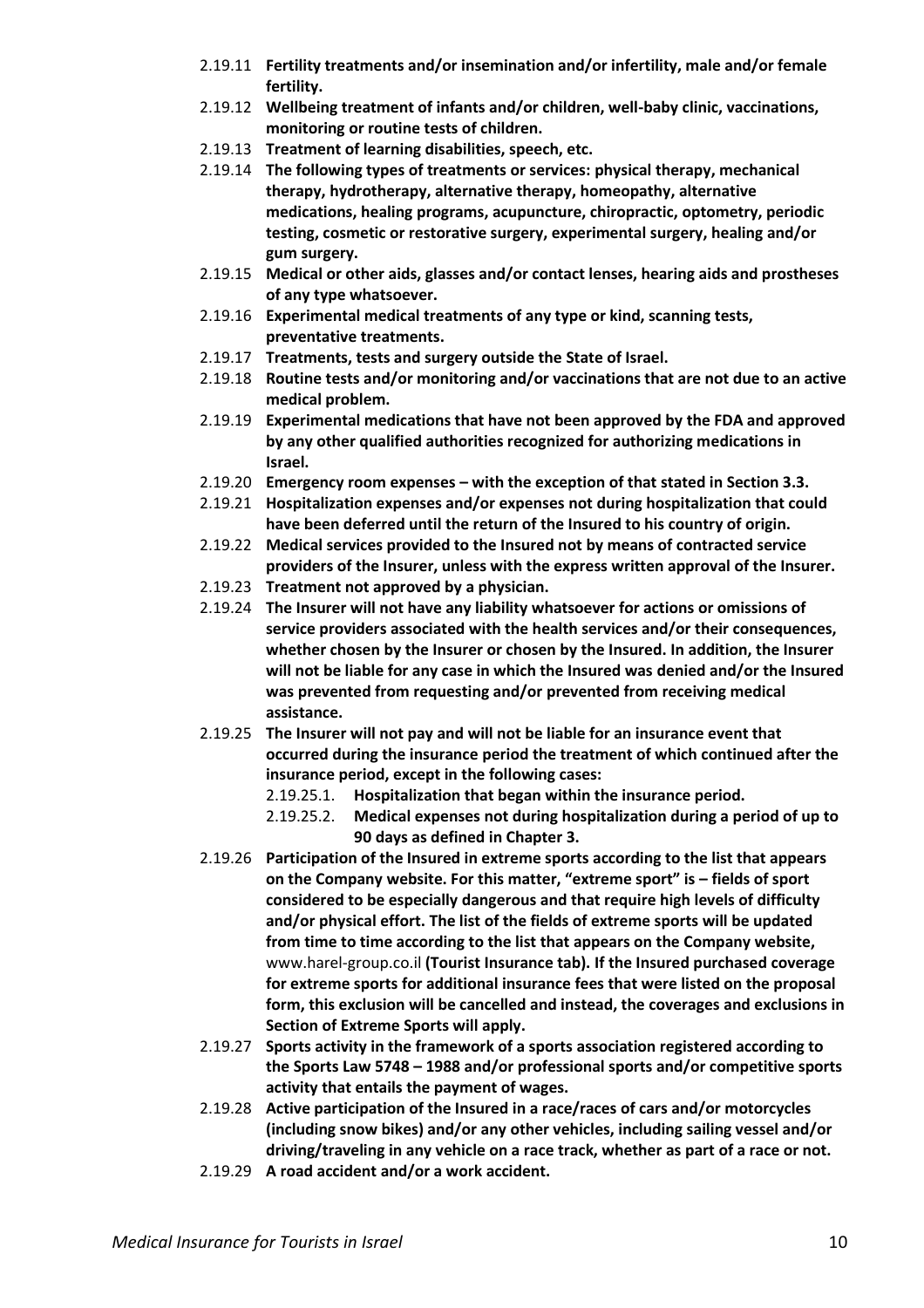- 2.19.30 **A sea, vehicle or air accident in which the medical service expenses apply to the person at fault and/or another Insurer.**
- 2.19.31 **Riding and/or use of a motorcycle as a driver and/or passenger with a driver who does not have a motorcycle driving license suitable for the type of motorcycle involved in the accident event.**
- 2.19.32 **The insurance event was caused or is the outcome of the service of the Insured in any type of security force, with the exception of an army and including the police forces, and an insurance event during military service that stems directly from activity of a military nature, including military or pre-military exercises/training of any type.**
- 2.19.33 **Passive participation of the Insured in an act of sabotage or terrorism of any type and/or in war and/or in a belligerent action of hostile forces, organized or not organized, unless the Insured is entitled to coverage of the medical expenses due to such an event from any other entity.**
- 2.19.34 **Medical expenses due to active participation of the Insured in activities such as: military actions or civil war, police work, underground or camouflaged activity, rebellion, riots, sabotage, fights, violence, terrorism, commitment of a crime, a misdemeanor, drug trade, activity without a valid license suitable for that activity as required (that is, a license for driving or flying a plane, or sports activity for with a license is required), or resisting arrest. strikes and/or illegal activity.**
- 2.19.35 **An insurance event caused by nuclear fission or nuclear fusion or radioactive contamination.**
- 2.19.36 **Consequential damage that is expenses arising from the loss and waste of time for any reason whatsoever, cancellation of a deal including suspension, delay, bankruptcy, loss of work days and wages, sick leave, loss of pleasure, emotional anguish, pain and suffering, nursing care assistance and so forth.**
- 2.19.37 **The Insurer will not pay in the case of an insurance event and/or claim and/or expenses and/or damage to a third party.**
- 2.19.38 **Expenses of traveling in taxis, permits, commission, charges, taxes, phone calls, faxes, legal expenses and fees, interest, bank expenses, fines, and so forth.**
- 2.19.39 **Kidnapping of the Insured.**
- 2.19.40 **Charges caused due to violations of the law by the Insured.**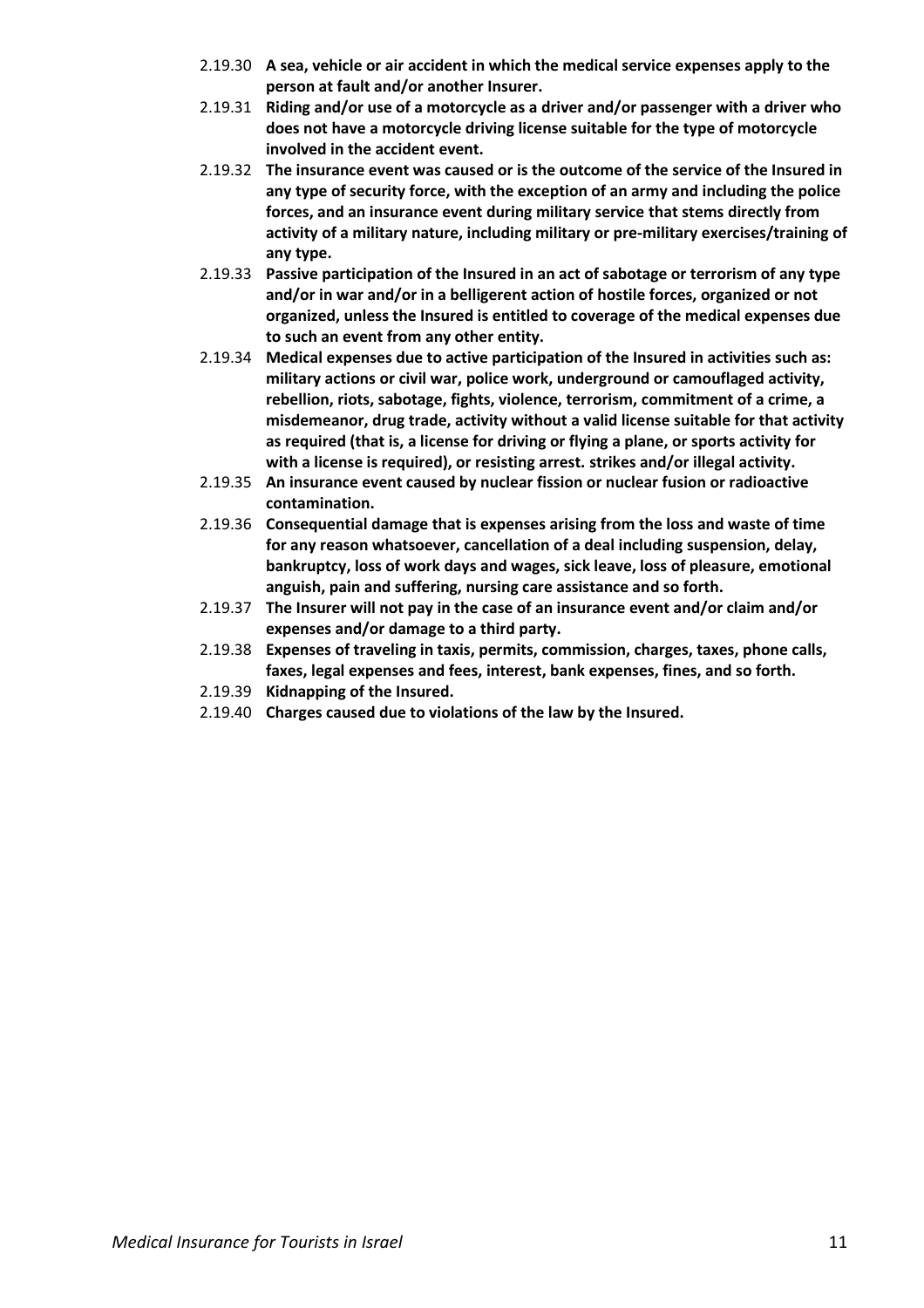# <span id="page-11-0"></span>**Chapter 3: Undertaking of the Insurer**

# **3.1 General:**

- 3.1.1 **Level of medical service:** The Insurer undertakes to provide the Insured according to this policy with the medical services to which the Insured is entitled for coverage of expenses according to medical judgement, of reasonable quality, within a reasonable time, and at a reasonable distance from his place of residence or from the location of the insurance event, as customary in the state of Israel.
- 3.1.2 **Insurance card:** The Insurer will issue every Insured a card that includes identifying details of the Insured as well as the phone number of the service call center of the Insurer or of the service provider. This card together with a passport or official photo ID of the Insured will serve as means of identification of the Insured and examination of his eligibility at the time of receiving the service.

#### **3.2 The Insurer will pay the Insured expenses as follows:**

Expenses during hospitalization and expenses not during hospitalization as specified below: If the Insured is hospitalized in a general-government hospital in Israel, the Insurer shall pay for these expenses for a period not exceeding 90 days:

#### 3.2.1 **Expenses in general-government hospital in Israel:**

- 3.2.1.1. Hospitalization of the Insured in a general-government hospital in Israel, the Insurer will pay for expenses as follows for a period not exceeding 90 days:
- 3.2.1.2. Hospitalization expenses, including x-rays, medications, physicians, surgeon, intensive care, an anesthetist, general hospital services (herein: "**hospitalization expenses"**).
- 3.2.1.3. It is hereby clarified that the Insurer will pay hospitalization expenses to general-government hospitals or to a hospital recognized by the certified authorities in Israel as a public hospital. **And in any case,** t**he Insurer will not indemnify the Insured and/or the service provider for hospitalization expenses if the Insured was hospitalized in a private hospital and/or received and/or paid for private medical services during his/her said hospitalization, unless the Insured received written approval from the Insurer in advance. Approval of the Insurer for hospitalization in a private hospital is at the sole discretion of the Insurer.**

#### **3.3 Emergency room expenses in any of the general-government hospitals in Israel, solely in the cases listed below:**

- 3.3.1 Referral by a physician.
- 3.3.2 A new fracture.
- 3.3.3 Dislocation of a shoulder or elbow.
- 3.3.4 An injury requiring stitching by means of sutures or other means of stitching.
- 3.3.5 Aspiration of a foreign object into the trachea.
- 3.3.6 Penetration of a foreign object into an eye.
- 3.3.7 Infants up to the age of two months with a fever of over 38.5 degrees Celsius.
- 3.3.8 Snake bite.
- 3.3.9 Transportation by ambulance to an emergency room from the street or another public space due to a medical emergency.
- 3.3.10 Approval by the Insurer.
- 3.3.11 The emergency inquiry ends in non-elective hospitalization.

**The Insured shall not be entitled to indemnification from the Insurer for emergency room expenses that arise from any factor other than that said in this section above.**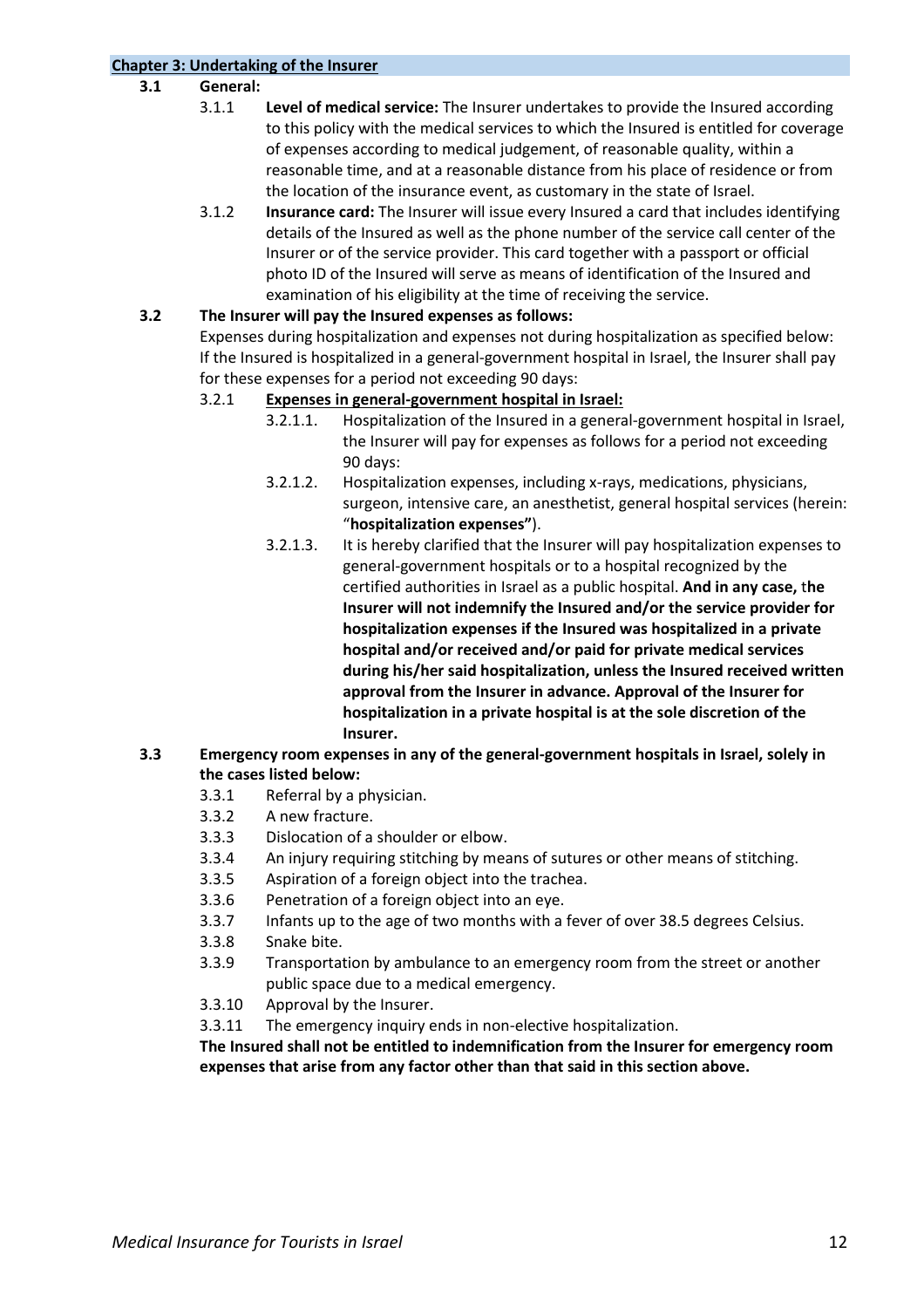- **3.4 Medical expenses not during hospitalization, provided by a contracted service provider: The Insurer shall pay the service providers directly for medical expenses incurred by the Insured outside the framework of hospitalization, as follows:**
	- 3.4.1 **Medical treatment/consultation**: Medical treatment/consultation solely by a contracted service provider.
	- 3.4.2 **Laboratory tests, X**-**rays, bandaging**: Tests provided to the Insured solely by a laboratory and/or clinics.
	- 3.4.3 **First aid**: First aid provided to the Insured by a first aid station of Magen David Adom solely in cases of emergency.
	- 3.4.4 **Medications**: The Insurer will pay for medications included in the medications basket **only** that are prescribed by a physician and that are purchased at pharmacies contracted by the Insurer up to the amount specified in the Limits of Liability table in the Policy.
	- 3.4.5 **Ambulance expenses**: The Insurer will pay the expenses of transportation by ambulance in the case of a medical emergency after which the Insured is hospitalized, one time only during the entire insurance period and provided that the Insured is not entitled to coverage of this expense by any another entity.
	- 3.4.6 **Emergency dental treatment**: The Insurer will pay the expenses of emergency and first aid dental care up to the amount of **\$200** and up to the amount specified in the Limits of Liability table in the Policy.

**To eliminate doubt, the undertaking of the Insurer for medical expenses not during hospitalization, with regard to an insurance event that occurs within the insurance period and the treatment of which is not completed by the end of the insurance period, will continue for an additional period of 90 days after the end of the insurance period.**

# **3.5 Special expenses**

**Transportation of mortal remains:** In the case of the death of the Insured, the expenses of transporting the corpse from Israel to the Insured's country of origin, up to a maximum amount of **\$10,000**, up to the amount specified in the Limits of Liability table of the policy and provided that the expense is not paid by any other entity.

**The Insurer will be entitled at any time to demand that the Insured return to his country of origin for the purpose of receiving medical treatment, provided that his return is possible from a medical point of view.**

**The undertaking of the Insurer for Chapter 3 shall not exceed a total amount of \$100,000 for the entire insurance period (the limit of liability does not accumulate if the insurance periods are extended).**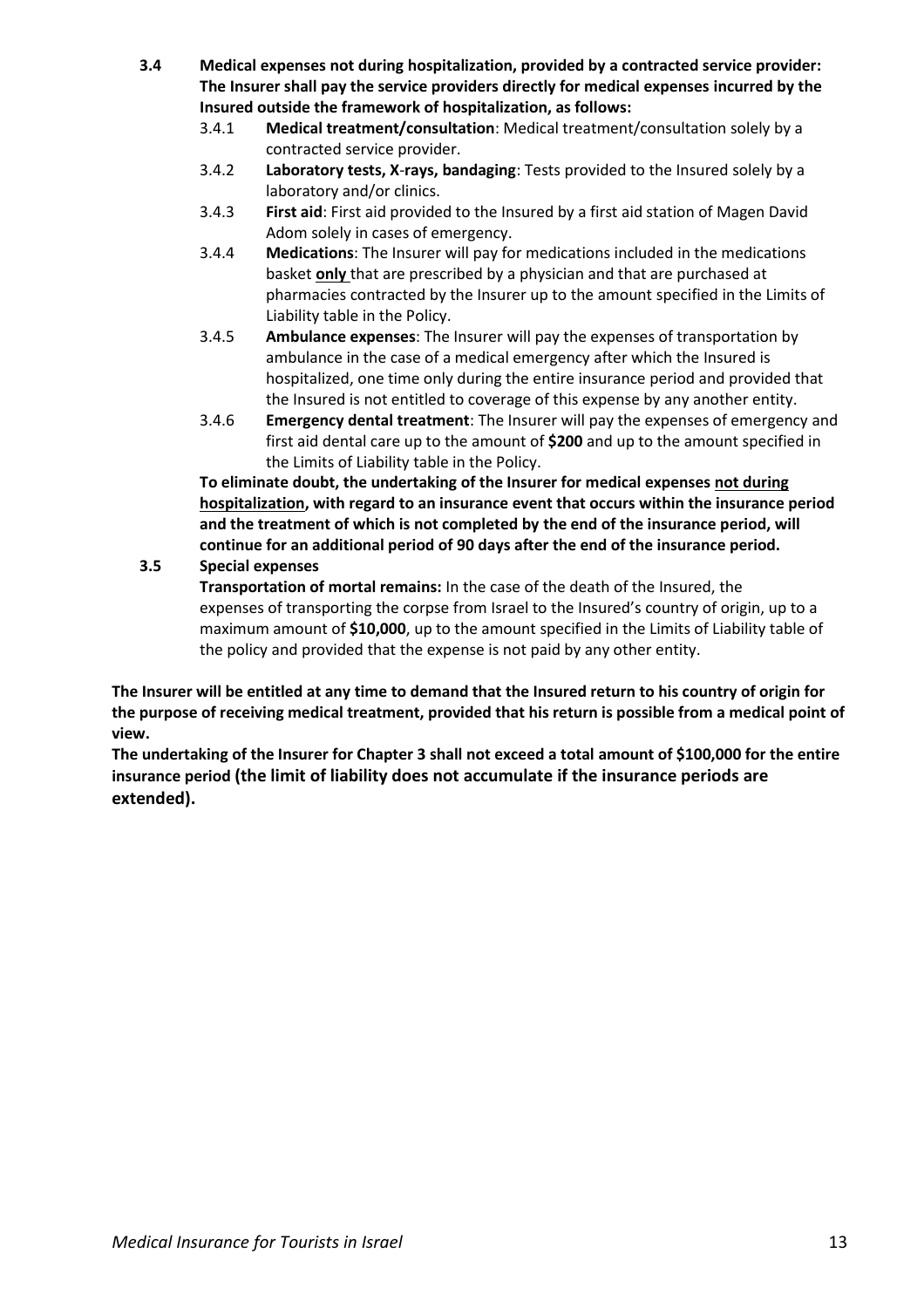**Chapter 4: Riders to the Basic Policy and Subject to the Conditions Specified in the Rider and Subject to the General Conditions, Definitions and Exclusions Specified in the Policy**

# <span id="page-13-0"></span>**4.1 Worsening of an existing illness**

Worsening of an existing illness is a sudden and unexpected change for the worse of an existing disease the treatment of which was necessary in Israel as emergency treatment **and which was stabilized with medication for 6 months prior to the arrival of the Insured in Israel. In the context of the worsening, there will not be coverage for a malignant disease, heart surgery/ies, catheterization, angiography (balloon) and/or any procedure to open a blockage in the coronary arteries, organ or limb transplant, implantation of a pacemaker, dialysis, MS and CF.**

# **Undertaking of the Insurer:**

The Insurer will pay medical expenses during hospitalization and not during hospitalization due to worsening of an existing illness, subject to the cumulative conditions below, up to the amount of **\$25,000** and up to the amount specified in the Limits of Liability table in the Policy:

- 4.1.1 **The Insured suffered the worsening during the insurance period, as defined in Section 1.14.**
- 4.1.2 **The Insured was stabilized with medication due to the existing illness for a period of no less than 6 months prior to his arrival in Israel.**
- 4.1.3 **The Insured was not hospitalized for the illness during a period of 6 months prior to his arrival in Israel.**

# <span id="page-13-1"></span>**4.2 Medical expenses overseas up to the amount of \$10,000 and up to the amount specified on the Limits of Liability table of the Policy.**

In the case of an accident event that occurred for the first time in Israel, the Insured will be entitled to continued treatment overseas subject to the following provisions, cumulatively:

- 4.2.1 The medical treatments are provided as a direct and immediate continuation of an event that occurred during the insurance period.
- 4.2.2 The Insured is not entitled to coverage of these expenses by any other entity.
- 4.2.3 The Insured is entitled to the type of treatments required according to the provisions of the Policy.
- 4.2.4 The Insured and/or someone on its behalf applied to the Insurer in advance to receive its written approval to perform the treatment.

# <span id="page-13-2"></span>**4.3 Medical expenses in Israel as a result of an emergency psychiatric event**

The Insurer will bear medical expenses in Israel resulting from an emergency psychiatric event up to the amount of **\$2000** and up to the amount specified in the Limits of Liability table in the Policy.

# <span id="page-13-3"></span>**4.4 Expenses of transportation overseas**

- 4.4.1 The Insurer will bear the cost of transporting the Insured back to the country of origin in the case of a medical event that occurred during the insurance period and the expense of an accompanying passenger, this up to the amount of **\$10,000** and up to the amount specified in the Limits of Liability table in the Policy, and all this under the explicit condition that a physician on behalf of the Insurer determines that there is a medical need to transport the above-mentioned and on the additional condition that the life of the Insured is not in any danger.
- 4.4.2 The above expenses in the case of a psychiatric event, for the Insured and the accompanying passenger will be limited to the amount of **\$1,500** and up to the amount specified in the Limits of Liability table in the Policy, all according to the provisions set forth in Section 4.4 above.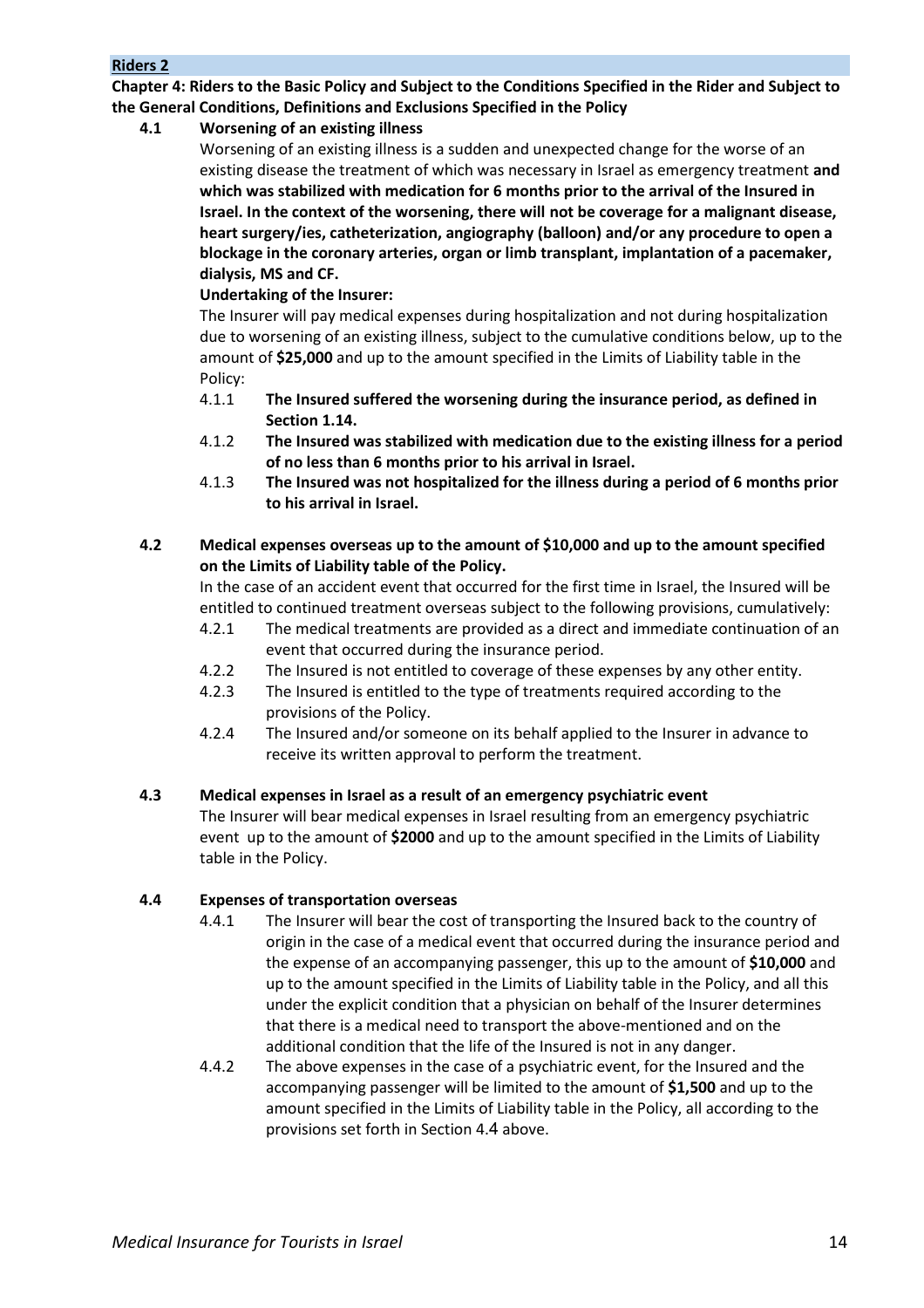<span id="page-14-1"></span>**4.5 Expenses of air evacuation and rescue from the location of the event in Israel to a nearby hospital.**

**The Insured will bear these expenses up to the amount of \$50,000 and no more than the total specified in the Limits of Liability table in the Policy, on the following conditions, cumulatively:**

- 4.5.1 It is not possible to transport the Insured by land evacuation.
- 4.5.2 There is an immediate urgent need to perform the evacuation without which the life of the Insured would be in danger.
- 4.5.3 The Insurer and/or someone on its behalf approved the evacuation in advance.

#### <span id="page-14-2"></span>**4.6 Gadna**

In the course of the stay of the participants in Israel, coverage will also be given in the framework of the activities of Gadna and IDF camps up to the limit of liability of the Policy and up to the amount specified in the Limits of Liability table in the Policy.

#### <span id="page-14-3"></span>**4.7 Emergency flight for a close relative**

In the case of an accident event after which the Insured is in a condition that he requires assistance 24 hours a day (approved by the Insurer in advance) or in the case that the Insured is hospitalized in Israel due to an event that requires invasive surgery and whose hospitalization exceeds 15 days, the Insurer will pay one close relative only the cost of purchasing a ticket to travel to Israel in tourist class, up to the amount of **\$1,500** and up to the amount specified on the Limits of Liability table.

### <span id="page-14-4"></span>**4.8 Extreme sports activity as part of group activity according to the program, as set forth in detail below:**

#### 4.8.1 **Additional Definitions for Section 4.8:**

**Extreme sports:** Fields of sport that include/require of those that engage in them, among other things, high levels of difficulty and/or physical effort. The list of the fields of extreme sports will be updated from time to time according to the list that appears on the Company website, [www.harel-group.co.il](http://www.harel-group.co.il/)

- 4.8.2 **The undertaking of the Insurer:** The Insurer will pay the Insured hospitalization expenses, medical expenses and insurance benefits covered in the basic policy and that arise from participation of the Insured in extreme sports activity as defined above, carried out in Israel only.
- <span id="page-14-0"></span>4.8.3 **Additional exclusions to Section 4.8 in addition to the existing exclusions in the Policy. The Insured will not pay for claims that arise from or related to:**
	- 4.8.3.1. **Winter sports, winter skiing and/or snowboarding and/or snow sleds and/or snow bikes.**
	- 4.8.3.2. **A claim that arises from and/or is related to the Insured woman being pregnant.**
	- 4.8.3.3. **The participation of the Insured in extreme sports for which wages are paid.**

**The maximum liability of the Insurer according to Section 4.8 will not exceed the maximum amount of \$50,000 and up to the amount specified in the Limits of Liability table of the Policy.**

#### <span id="page-14-5"></span>**4.9 Physical therapy**

The Insurer will pay the Insured according to the instructions of a physician and with prior approval of the Insured expenses for physical therapy up to the amount of **\$1,000** and up to the amount specified in the Limits of Liability table in the Policy.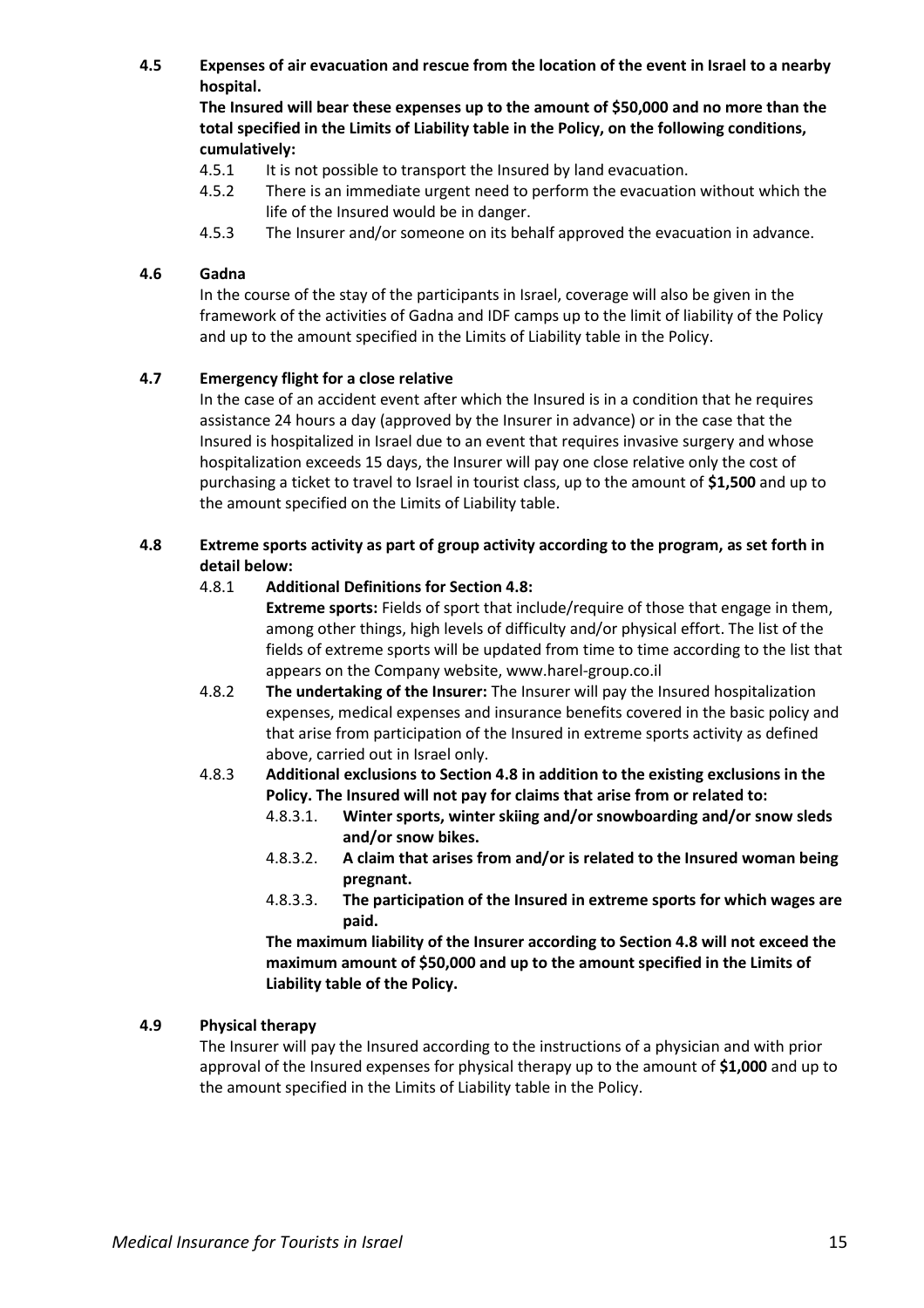# <span id="page-15-0"></span>**4.10 Medical flight**

4.1.1 **Definition:** Medical flight

Flight on a regular airline and/or a special plane accompanied by a medical team suited medically to the condition of the Insured, transported from Israel overseas, on the following explicit conditions, **on the condition that a physician on behalf of the Insurer in coordination with the attending physician in Israel determined that there is liable to arise a need for medical intervention during the flight and on the additional condition that the medical flight is medically possible and necessary.**

4.1.2 **The undertaking of the Insurer:**

**The Insurer will allow a medical flight as defined above, and, on the condition that it is in regard to an event for which the Insured would be entitled to a refund of medical expenses in the basic policy, will transport the Insured overseas.** The means of transport will be determined by a physician on behalf of the Insurer in coordination with the attending physician in Israel, after receiving information about the medical condition of the Insured and treatment possibilities. **The liability of the Insurer according to this rider is conditional upon execution of the medical flight by means of the Insurer and/or someone on its behalf only.**

**It is clarified and emphasized that the undertaking of the Insurer according to this section is to arrange the medical flight as said, in any way or manner, insofar as this is at all possible under the circumstances of the time and place that the Insured is located. The total maximum liability of the Insurer will not exceed the amount of \$10,000 and up to the amount specified in the Limits of Liability table in the Policy.**

# <span id="page-15-1"></span>**4.11 Shooting practice**

The Insurer will bear medical expenses that arise from the use of weapons during shooting practice in the framework of the IDF and according to dates submitted to the Insurer by the Policyholder. Medical expenses as the result of shooting practice will be covered up to the amount of **\$50,000** and up to the amount specified in the Limits of Liability table in the Policy.

# <span id="page-15-2"></span>**4.12 Work accident**

The Insurer will bear medical expenses that arise from injury at work, according to its meaning in the National Insurance Law (Consolidated Version) 5751 – 1995 and the regulations instituted by force of that law. The coverage is for medical expenses alone, up to the amount of **\$30,000** and up to the amount specified in the Limits of Liability table in the Policy.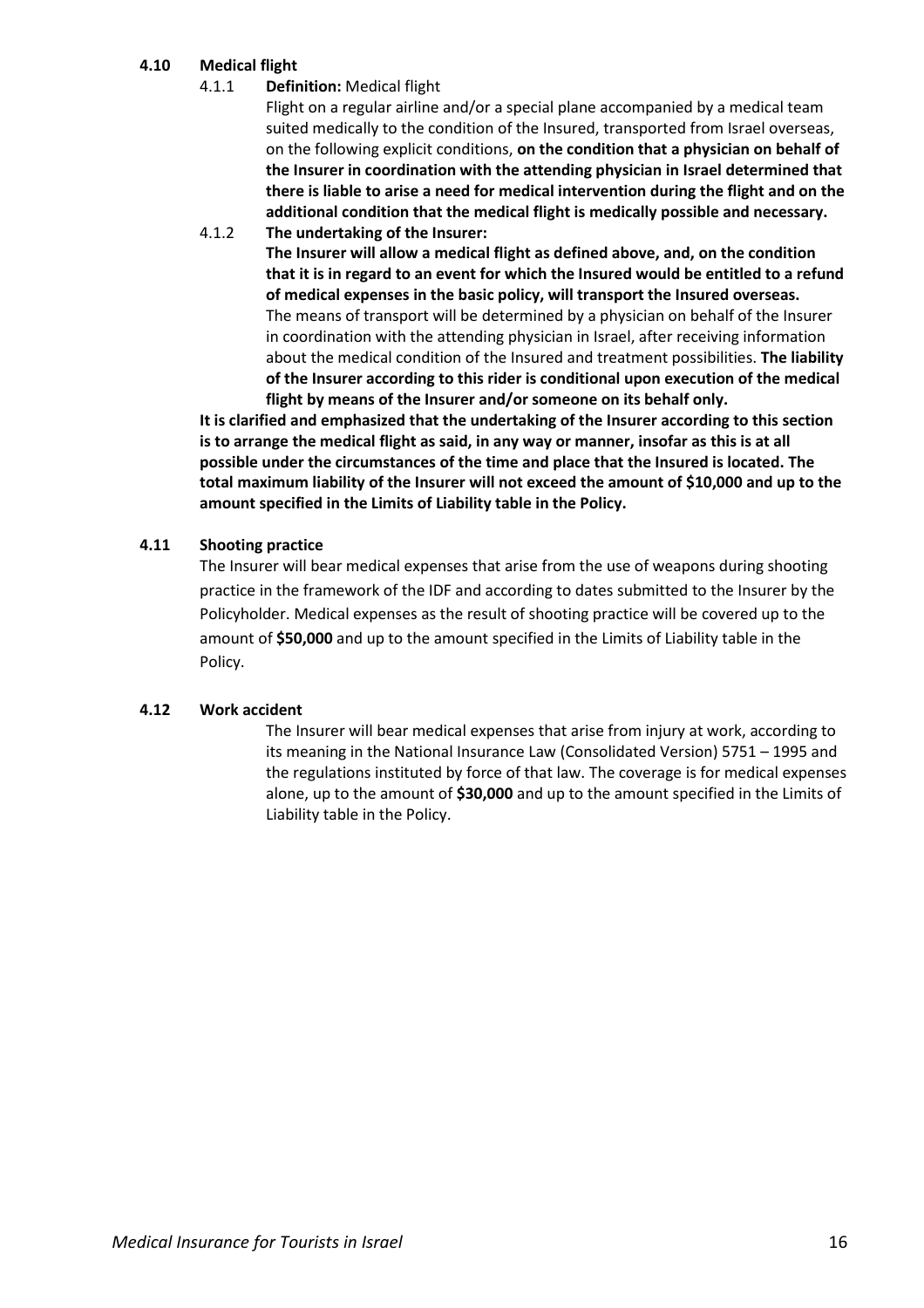| Table of Limits of Liability for the Policy        |                                     |  |  |  |
|----------------------------------------------------|-------------------------------------|--|--|--|
| Coverage                                           | <b>Limits of Liability</b>          |  |  |  |
| Chapter 3: The limit of liability for medical      | \$100,000                           |  |  |  |
| expenses during hospitalization and not during     |                                     |  |  |  |
| hospitalization                                    |                                     |  |  |  |
| <b>Medical expenses during hospitalization</b>     | Up to 90 days of hospitalization    |  |  |  |
| Medical expenses not during hospitalization        |                                     |  |  |  |
| Treatment, consultation with physician             | Included in the limits of liability |  |  |  |
| Laboratory tests, bandaging, X-rays                | Included in the limits of liability |  |  |  |
| First aid at a Magen David Adom station            | Included in the limits of liability |  |  |  |
| <b>Medications</b>                                 | Included in the limits of liability |  |  |  |
| <b>Expenses for transport by ambulance</b>         | Included in the limits of liability |  |  |  |
| <b>Emergency dental treatment</b>                  | \$200                               |  |  |  |
| <b>Transportation of mortal remains</b>            | \$10,000                            |  |  |  |
| <b>Chapter 4: Rider</b>                            |                                     |  |  |  |
| <b>Worsening of an existing illness</b>            | \$25,000                            |  |  |  |
| <b>Medical expenses overseas</b>                   | \$10,000                            |  |  |  |
| Medical Expenses in Israel Resulting from an       | \$2,000                             |  |  |  |
| <b>Emergency Psychiatric Event</b>                 |                                     |  |  |  |
| <b>Expenses of transportation overseas</b>         | \$10,000                            |  |  |  |
| Expenses of transportation overseas as the result  | \$1,500                             |  |  |  |
| of a psychiatric event                             |                                     |  |  |  |
| Air evacuation and rescue from the location of the | \$50,000                            |  |  |  |
| event to a nearby hospital in Israel               |                                     |  |  |  |
| Gadna                                              | Included in the limits of liability |  |  |  |
| <b>Emergency flight for a close relative</b>       | \$1,500                             |  |  |  |
| <b>Extreme sports</b>                              | \$50,000                            |  |  |  |
| <b>Physical therapy</b>                            | \$1,000                             |  |  |  |
| <b>Medical flight</b>                              | \$10,000                            |  |  |  |
| <b>Shooting practice</b>                           | \$50,000                            |  |  |  |
| <b>Work accident</b>                               | \$30,000                            |  |  |  |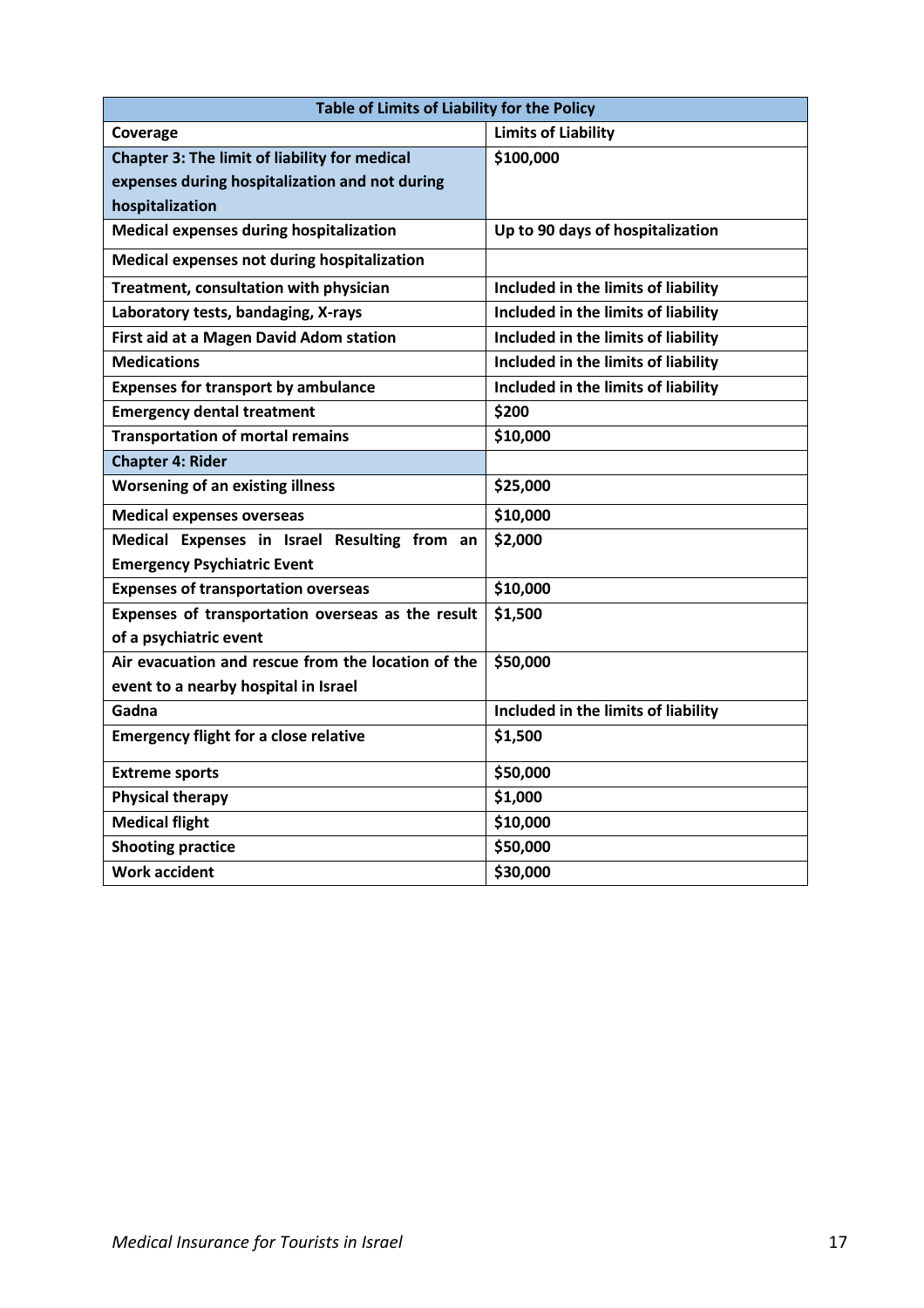#### **Full Disclosure** Ę גילוי נאות בשביל השקט הנפשי שלך Website: 3 Abba Hillel St., POB 1951, e-mail address: Telephone: 2735\* fax7930@harel-ins.co.il [www.harel-group.co.il](http://www.harel-group.co.il/) Ramat Gan 5211802 Fax: 03-7348083

#### **Summary of the Insurance Terms -Medical Insurance for Tourists in Israel**

#### **12/2018 Edition**

| <b>Summary of Insurance Terms</b>                                                               |                                                                                                                                                                                                                                                                                                                                                                                       |  |  |  |
|-------------------------------------------------------------------------------------------------|---------------------------------------------------------------------------------------------------------------------------------------------------------------------------------------------------------------------------------------------------------------------------------------------------------------------------------------------------------------------------------------|--|--|--|
| Name of Insurance Plan                                                                          | Group medical insurance policy for tourists in Israel for Daroma Tzafona<br>Tikun Olam Ltd                                                                                                                                                                                                                                                                                            |  |  |  |
| Type of Insurance                                                                               | Group medical insurance for tourists in Israel                                                                                                                                                                                                                                                                                                                                        |  |  |  |
| Insurance period                                                                                | The period specified on the Insurance Details Sheet and not exceeding the<br>maximum period specified in <b>Section 1.14</b> of the Policy.                                                                                                                                                                                                                                           |  |  |  |
| Description of insurance                                                                        | Coverage by a contracted service provider for hospitalization expenses and<br>expenses not during hospitalization as specified in the terms of the Policy,<br>including expenses for emergency room, tests, emergency dental treatment<br>and more. In return for additional insurance fees, the coverage will include<br>additional riders, as set forth in the terms of the Policy. |  |  |  |
| The policy does not cover the Insured<br>for the following events (exclusions in<br>the Policy) | The other events specified in <b>Section 2.19</b> of the Policy and the other events<br>specified in Sections 4.8.3.<br>You may ask the Company for detailed information regarding this matter.                                                                                                                                                                                       |  |  |  |
| Co-pay                                                                                          | None                                                                                                                                                                                                                                                                                                                                                                                  |  |  |  |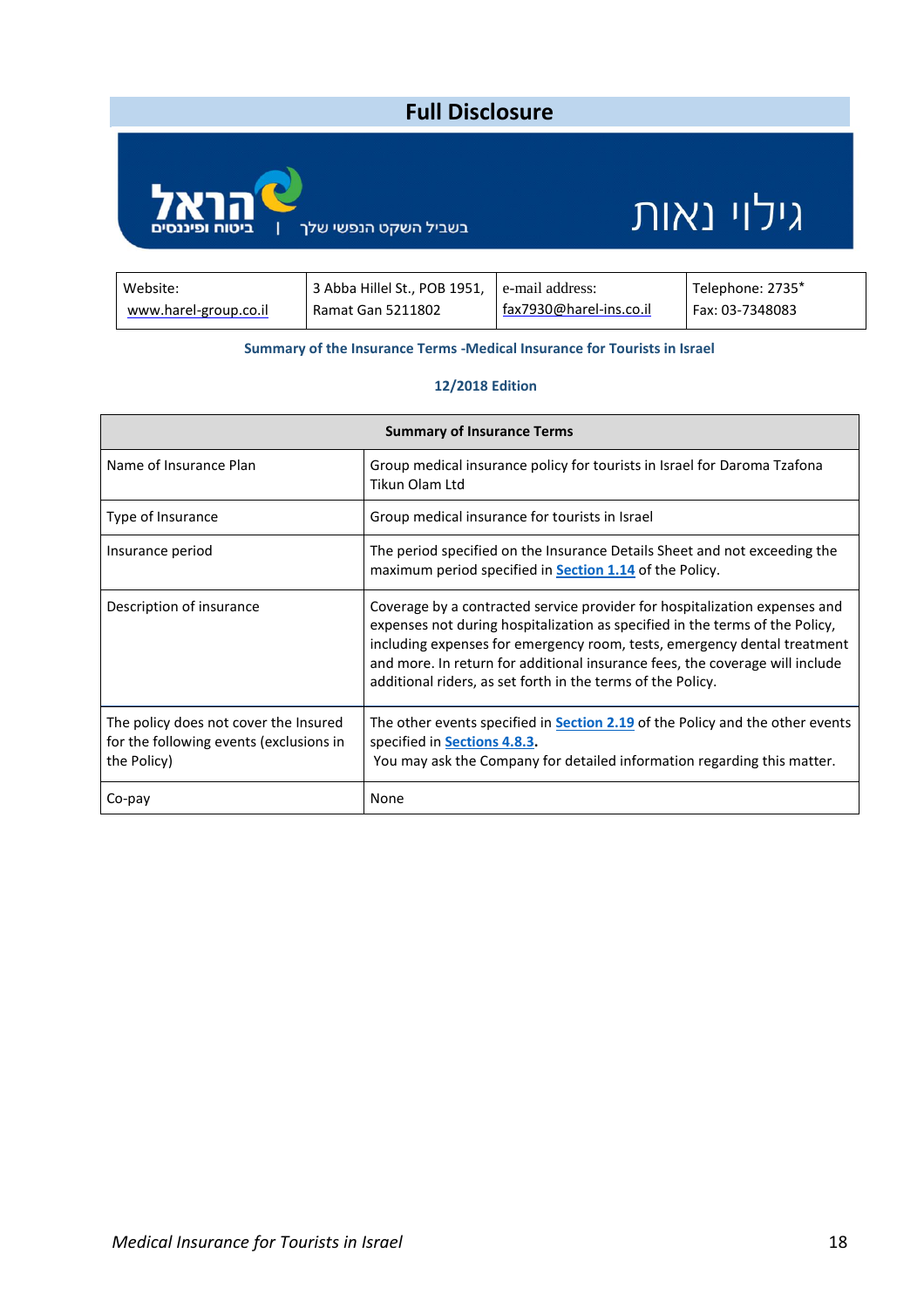| <b>Summary Description of Coverages in the Policy</b>                                                                  |                                                                                                                                                                                                                                                                                                                                                                                                                              |                                                                                                                                                                                                                                                                         |  |  |  |
|------------------------------------------------------------------------------------------------------------------------|------------------------------------------------------------------------------------------------------------------------------------------------------------------------------------------------------------------------------------------------------------------------------------------------------------------------------------------------------------------------------------------------------------------------------|-------------------------------------------------------------------------------------------------------------------------------------------------------------------------------------------------------------------------------------------------------------------------|--|--|--|
| Name of coverage                                                                                                       | <b>Description of coverage</b>                                                                                                                                                                                                                                                                                                                                                                                               | Maximum amount of a claim                                                                                                                                                                                                                                               |  |  |  |
| <b>Healthcare services</b>                                                                                             | Chapter 3 of the Policy - Payment of part of<br>expenses due to medical treatment during<br>hospitalization and not during hospitalization,<br>including consultation, tests, medications and<br>emergency dental treatment with contracted<br>service providers.                                                                                                                                                            | Chapter $3 - Up$ to \$100,000 and up<br>to 90 days in the case of<br>hospitalization<br>For medications - Up to the limit of<br>liability of Chapter 3<br>For emergency dental treatment -<br>up to \$200<br>For transportation of mortal remains<br>$-$ Up to \$10,000 |  |  |  |
| <b>Extension for worsening</b><br>of a preexisting illness                                                             | Section 4.1 of the Policy - The Insurer will pay<br>medical expenses during hospitalization and not<br>during hospitalization due to worsening of an<br>preexisting illness, subject to the condition that<br>the Insured was stabilized with medication due<br>to the existing illness and was not hospitalized<br>for the illness for a period of no less than 6<br>months prior to his arrival in Israel.                 | Section 4.1 of the Policy - Up to the<br>amount of \$25,000                                                                                                                                                                                                             |  |  |  |
| Name of coverage                                                                                                       | <b>Description of coverage</b>                                                                                                                                                                                                                                                                                                                                                                                               | Maximum amount of a claim                                                                                                                                                                                                                                               |  |  |  |
| <b>Extension for medical</b><br>expenses overseas                                                                      | Section 4.2 of the Policy - In the case of an<br>accident event that occurred for the first time in<br>Israel, the Insured will be entitled to continued<br>treatment overseas.                                                                                                                                                                                                                                              | Section 4.2 of the Policy - Up to the<br>amount of \$10,000                                                                                                                                                                                                             |  |  |  |
| <b>Extension for medical</b><br>expenses in Israel as a<br>result of an emergency<br>psychiatric event                 | Section 4.3 of the Policy - The Insurer will bear<br>medical expenses in Israel as a result of an<br>emergency psychiatric event.                                                                                                                                                                                                                                                                                            | Section 4.3 of the Policy - Up to the<br>amount of \$2,000                                                                                                                                                                                                              |  |  |  |
| <b>Extension for expenses of</b><br>transportation overseas                                                            | Section 4.4 of the Policy - The Insurer will bear<br>medical expenses of transporting the Insured<br>back to the country of origin in the case of a<br>medical event for which there is a need to<br>transport him overseas.                                                                                                                                                                                                 | Section 4.4 of the Policy - Up to the<br>amount of \$10,000; in the case of a<br>psychiatric event, up to the amount<br>of \$1,500                                                                                                                                      |  |  |  |
| <b>Extension for expenses of</b><br>air evacuation from the<br>location of the event in<br>Israel to a nearby hospital | Section 4.5 of the Policy - Expenses of air<br>evacuation and rescue from the location of the<br>event in Israel to a nearby hospital.                                                                                                                                                                                                                                                                                       | Section 4.5 of the Policy $-$ Up to the<br>amount of \$50,000                                                                                                                                                                                                           |  |  |  |
| <b>Extension to Gadna</b>                                                                                              | Section 4.6 of the Policy - Coverage will be<br>provided in the framework of activities of Gadna<br>and IDF camps.                                                                                                                                                                                                                                                                                                           | Section 4.6 of the Policy - Up to the<br>limit of liability of Chapter 3.                                                                                                                                                                                               |  |  |  |
| <b>Extension for emergency</b><br>flight for a close relative                                                          | Section 4.7 of the Policy - In the case of an<br>accident event after which the Insured is in a<br>condition that he requires assistance 24 hours a<br>day or in the case that the Insured is hospitalized<br>in Israel due to an event that requires invasive<br>surgery and whose hospitalization exceeds 15<br>days, the Insurer will pay one close relative only<br>the cost of purchasing a ticket to travel to Israel. | Section 4.7 of the Policy $-$ Up to the<br>amount of \$1,500.                                                                                                                                                                                                           |  |  |  |